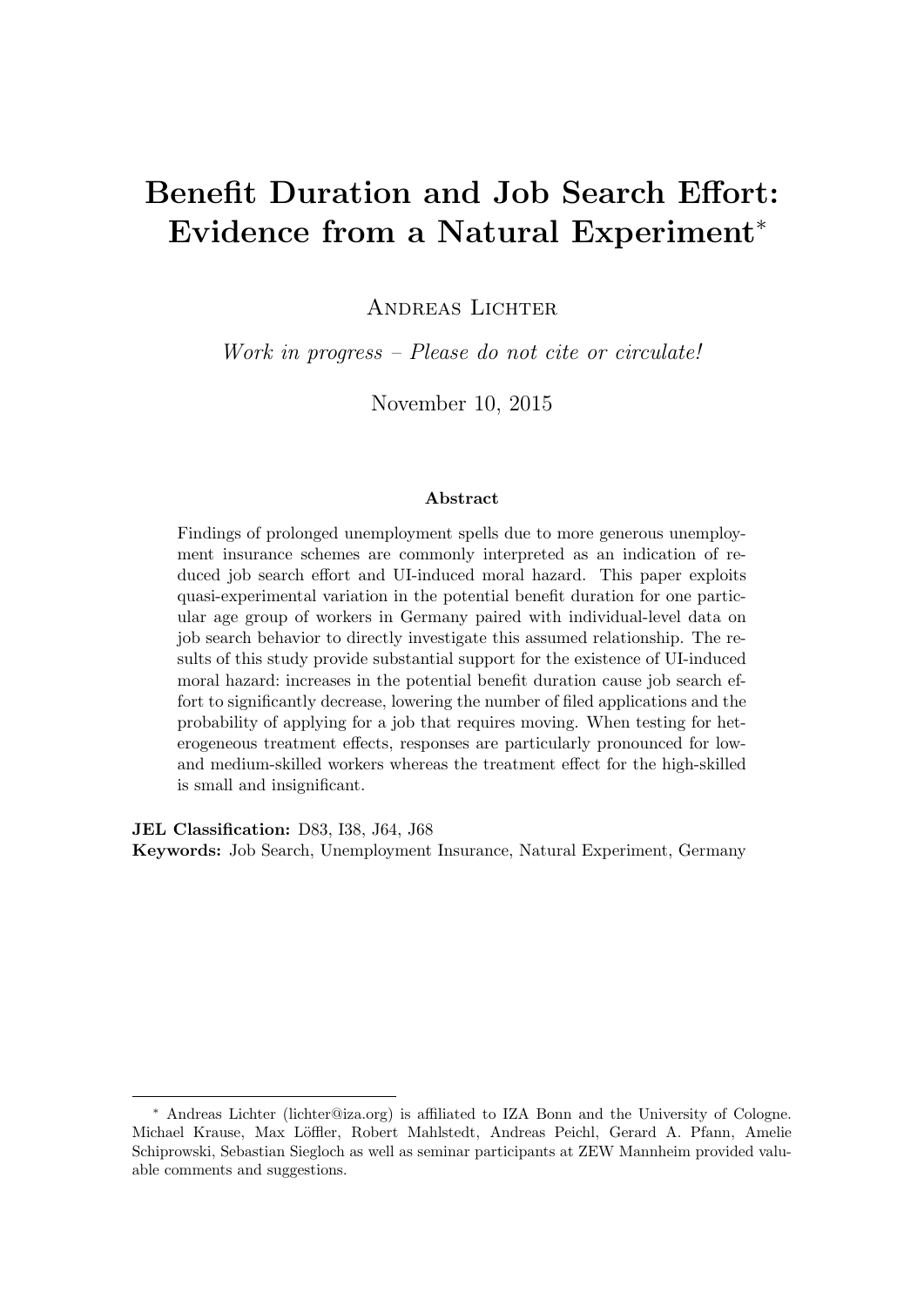### 1 Introduction

A central challenge of unemployment insurance (UI) schemes is to allow unemployed individuals to actively search for suitable reemployment opportunities by partly compensating for income losses while at the same time repressing the unintended incentives to lower search intensity. Disincentive effects of UI systems, triggered by both the level of benefits as well as the potential benefit duration (PBD), have been, however, well identified by empirical research. In a nutshell, extensions of the PBD have been shown to significantly extend individuals' nonemployment duration, irrespective of personal characteristics or institutional regulations of the labor market (see, for example, [Katz and Meyer, 1990;](#page-25-0) [Card and Levine, 2000;](#page-25-1) [Lalive et al., 2006;](#page-25-2) [Van Ours and Vodopivec, 2006;](#page-26-0) [Chetty, 2008;](#page-25-3) [Schmieder et al., 2012,](#page-26-1) [2015\)](#page-26-2).[1](#page-1-0)

While standard job search theory shows that increases in the duration of nonemployment spells due to the extension of the PBD can be attributed to lower search effort and/or higher reservation wages, direct empirical evidence regarding the importance of reduced job search effort in contributing to this aggregate effect is sparse. Absent direct evidence, findings of prolonged spells of nonemployment are rather commonly interpreted as suggestive evidence of reduced search effort and the presence of moral hazard.[2](#page-1-1) Two recent studies by [Baker and Fradkin](#page-25-4) [\(2015\)](#page-25-4) and [Marinescu](#page-26-3) [\(2015\)](#page-26-3) aim at filling this gap by relating state-level variation in the PBD in the US to changes in state-level internet job search intensity, with both providing evidence of less job search in response to increases in the PBD during the time of the recent recession.

The present paper adds to this limited evidence by using quasi-experimental variation in the PBD for one specific age group of the unemployed in conjunction with detailed, direct information on individuals' search effort and reservation wage

<span id="page-1-0"></span><sup>&</sup>lt;sup>1</sup> [Card et al.](#page-25-5) [\(2007\)](#page-25-5) show that the *extent* of the observed spike in exit rates prior to the expiration of benefits significantly depends on the measurement of individuals' unemployment spells: reemployment hazards increase significantly less than unemployment exit rates. Given that unemployment registration is not mandatory in many countries after benefit exhaustion, spikes in unemployment exit rates may hence overstate the extent of a UI-induced moral hazard.

<span id="page-1-1"></span><sup>&</sup>lt;sup>2</sup> [Chetty](#page-25-3) [\(2008\)](#page-25-3) shows that the increase in unemployment duration due to more generous UI cannot be enirely attributed to moral hazard, but the role of liquidity effects must also be accounted for.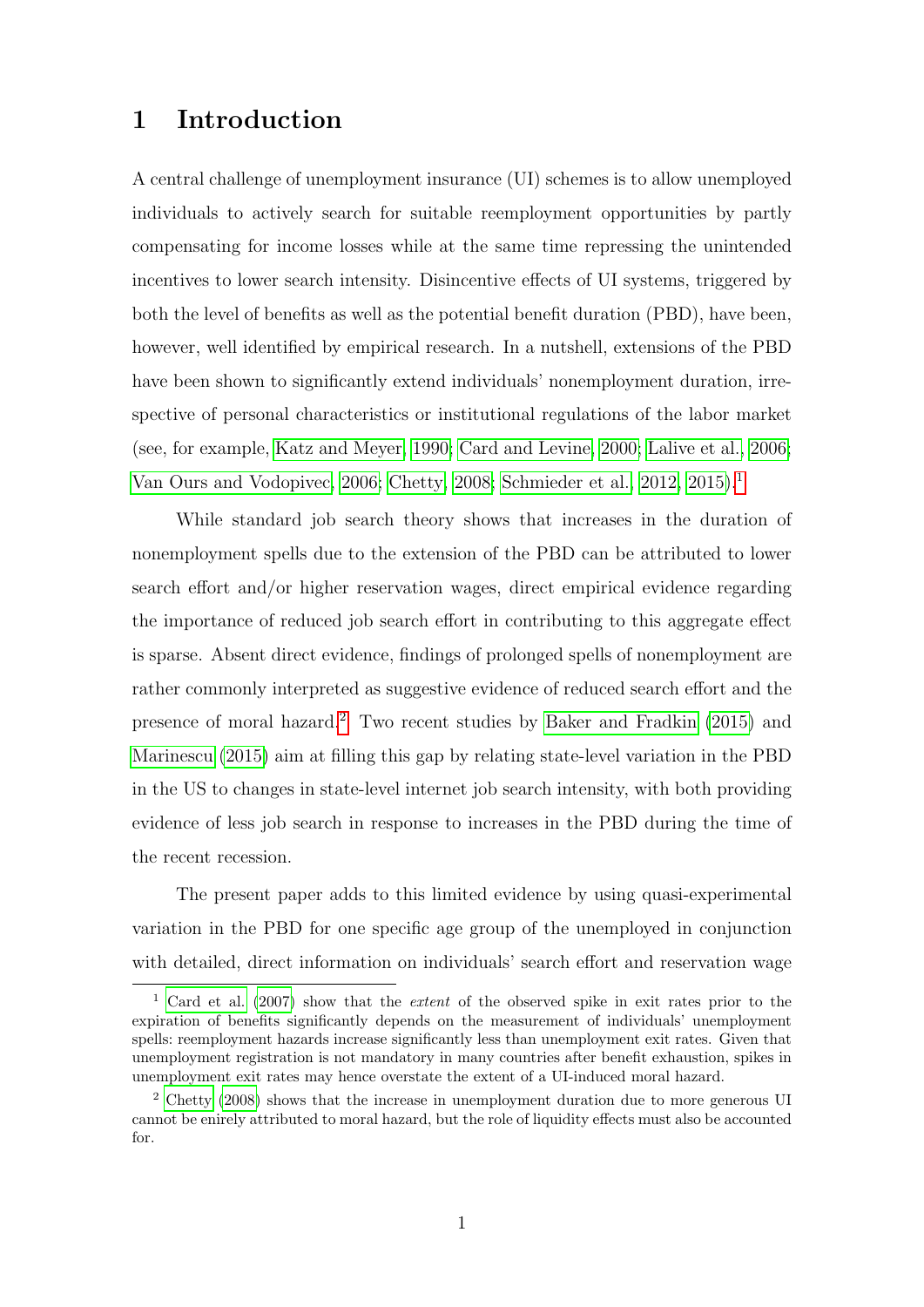choices to provide causal evidence of the effect of benefit duration on job search behavior. Variation in the PBD comes from an unexpected and rapidly implemented policy change in Germany in late 2007. The new legislation was motivated by concerns of social injustice and took place during times of stable-macro-economics conditions. On December 11, 2007, only two months after the initial reform proposal, the then acting coalition of the Christian Democrats (CDU) and Social Democrats (SPD) issued a law that enabled the extension of the PBD for eligible workers aged 50 to 54 by twelve weeks (from 12 to 15 months), while the PBD for younger workers remained unaffected.[3](#page-2-0)

Using data from the IZA Evaluation Dataset Survey, which covers a large sample of individuals registering as unemployed at the German Federal Employment Agency between June 2007 and May 2008, the present paper exploits this policy reform to investigate the effects of the PBD on job search behavior. Using unemployed individuals aged 45 to 49, who were not affected by the reform, as a control group allows for applying simple difference-in-differences techniques. Importantly, the swiftness of the political process and uncertainty about the design and scope of the reform until its public announcement by December, 11 2007 limit the scope of adaptive behavior. Moreover, the reform's detachedness from actual labor market conditions allows comparing the job search behavior of the two groups prior to and after the reform net of any endogenous policy bias.

The results of this study show that unemployed individuals entitled to an additional twelve weeks of unemployment benefits exerted substantially lower levels of job search effort at the beginning of the unemployment spell compared to their untreated counterparts: they filed less job applications and were less likely to apply for jobs in distant areas. The effects are robust to the inclusion of a variety of personal and regional control variables and are of significant magnitude: the increase in the PBD by three months caused job applications to decrease by around 40% of a standard deviation, on average. Treatment effects are similar for females and

<span id="page-2-0"></span><sup>&</sup>lt;sup>3</sup> As detailed below, workers were subject to the reform in case having had contributed to UI for at least 12 months within the last two years (eligibility constraint) and for 30 months within the last five years. Note that the reform also extended the PBD for eligible workers aged 58 and above. Given that this study bases on data covering unemployed individuals aged 16 to 54 only, the effects of this change are, however, not investigated.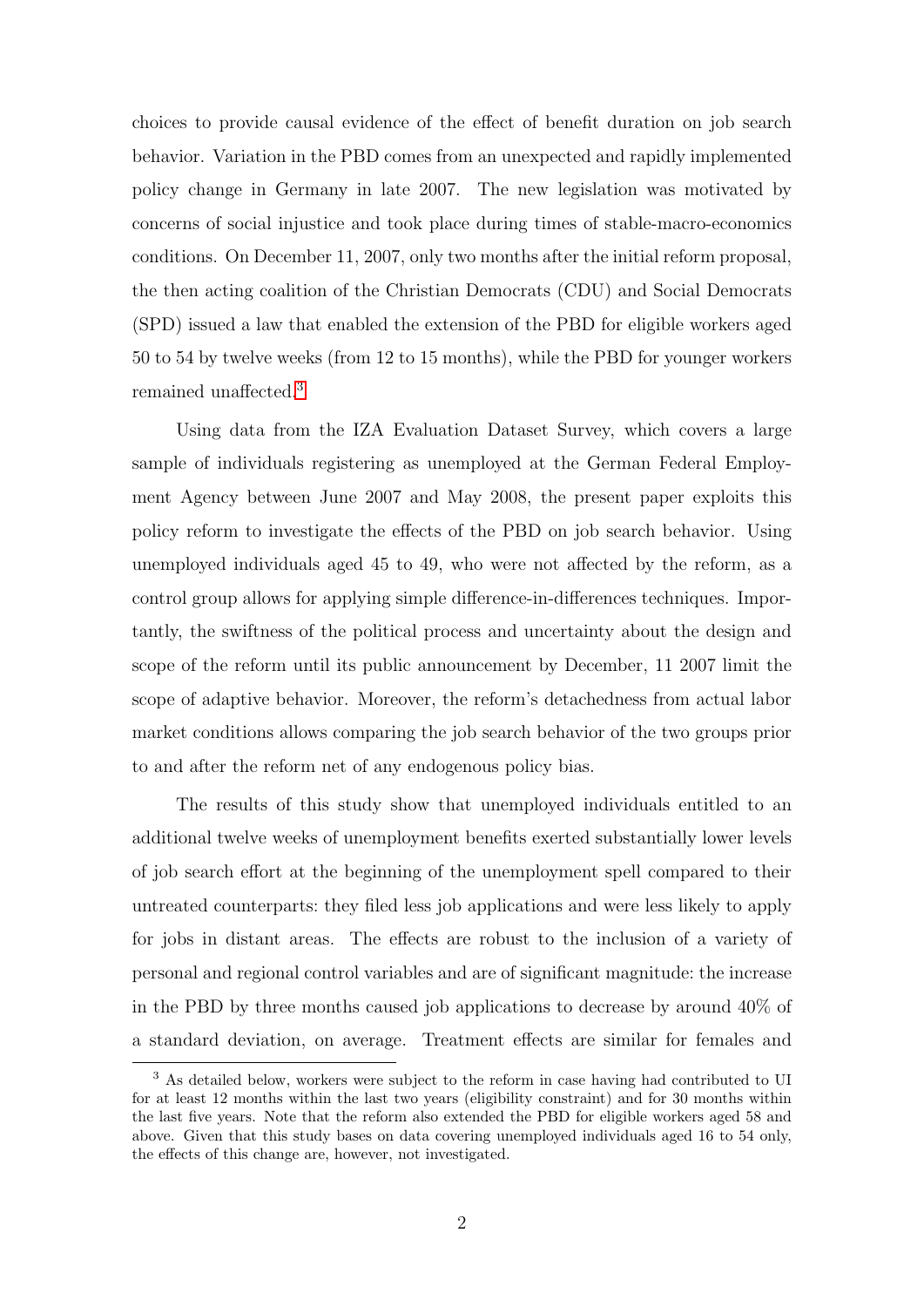males but substantially differ by skill. Whereas treated low- and medium-skilled individuals showed significantly less job search effort in response to the reform, the high-skilled unemployed did not reduce the number of filed applications. In contrast, the increase in the PBD had no effect on reservation wages, which – despite being counterintuitive to theory – is in line with recent evidence demonstrating limited responsiveness of individuals' reservation wage with respect to changes in UI parameters (see, among others, [Krueger and Mueller, 2014;](#page-25-6) [Schmieder et al.,](#page-26-2) [2015\)](#page-26-2).

Overall, the study offers considerable evidence for UI-induced moral hazard and strategic search behavior. Unemployed individuals respond to more generous UI by significantly reducing job search effort. These findings relate to early work by [Barron and Mellow](#page-25-7) [\(1979\)](#page-25-7), who report a negative relationship between UI payments and the time devoted to job search. Moreover, the results correspond to less direct evidence of moral hazard by [Arni and Schiprowski](#page-25-8) [\(2015\)](#page-25-8), who show that externally imposed changes in search effort affect job seekers' outcomes, and [Black](#page-25-9) [et al.](#page-25-9) [\(2003\)](#page-25-9), who demonstrate that individuals leave unemployment upon receiving notice of required participation in reemployment services, i.e., in case costs of unemployment increase.

The paper proceeds as follows. Section [2](#page-3-0) provides the theoretical foundation of this study by highlighting expected changes in job search behavior in response to an extension of the PBD. Section [3](#page-6-0) offers a short overview about the key institutional characteristics of the German labor market and highlights the key features of the reform of interest. Information on the dataset are presented in Section [4,](#page-8-0) and Section [5](#page-9-0) provides the empirical model and details the underlying identification strategy. The results of this analysis are presented in Section [6,](#page-16-0) while Section [7](#page-22-0) concludes.

### <span id="page-3-0"></span>2 Job search theory

According to the stylized predictions of partial-equilibrium models of job search, increases in the PBD should lower job search effort and raise reservation wages. The theoretical framework by [Schmieder et al.](#page-26-2) [\(2015\)](#page-26-2) demonstrates the expected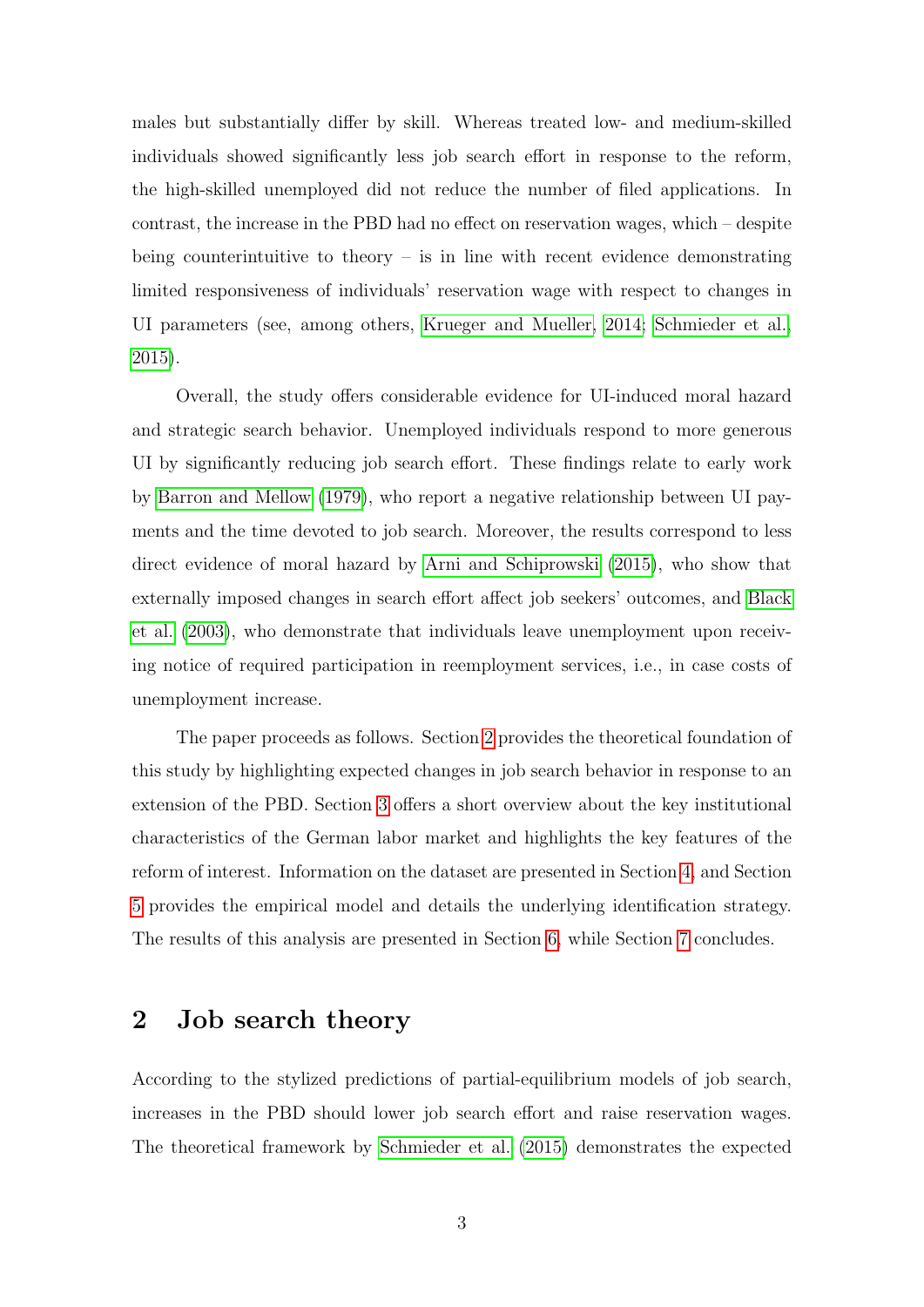effects in a discrete-time setting.

Risk-neutral workers are assumed to become unemployed in period  $t = 0$  and to maximize the present discounted value of income. Workers receive benefits  $b_t$  and choose search effort  $\lambda_t$ , which is normalized to match the probability of receiving a job offer and varies between zero and one, in each period. Effort choices generate search costs  $\psi(\lambda_t)$ . UI benefits b are limited to P periods and replaced by an indefinite second tier payment  $\underline{b}$  thereafter, with  $\underline{b} < b$ , generating non-stationarity in the spirit of [Van den Berg](#page-26-4) [\(1990\)](#page-26-4). Once re-employed, workers are, however, assumed to indefinitely stay with their new job<sup>[4](#page-4-0)</sup> such that the value of being employed  $V^e$ satisfies:  $V^e(w^*) = \frac{1}{\rho}w^*$ , with  $\rho$  indicating the common subjective discount rate and  $w^*$  constituting the wage offer drawn from distribution  $F(w^*, \mu_t)$ , which is assumed to differ over the spell of nonemployment and is summarized by its mean in period t,  $\mu_t$ , such that  $w_t^* = \mu_t + u_t$ , and the term  $u_t$  reflecting random draws from the distribution.

Given that  $V^e(w^*)$  increases with  $w^*$ , the optimal strategy of a job seeker thus comprises specifying a reservation wage  $(\phi_t)$  in each period such that all wage offers exceeding it are accepted:

$$
V^{u}(t) = b_{t} + \max_{\phi_{t}} \left[ -\psi(\lambda_{t}) + \frac{(1-\lambda_{t})}{1+\rho} V^{u}(t+1) + \frac{\lambda_{t}}{1+\rho} \int_{\phi_{t}}^{\infty} (V^{e}(w^{*}) - V^{u}(t+1)) dF_{t}(w^{*}) \right].
$$

In line with the institutional framework presented in this analysis, benefits (and the wage offer distribution) are assumed to become stationary after  $t > P$ :  $b_t = b$  and  $F_t(w^*) = F_T(w^*)$ . This in turn implies that the optimal search strategy is *constant* after  $t > P$ . Using that  $V^u(t) = V^u(t+1)$  and  $\phi_t = \rho V^u(t)$  hold true in stationarity, the optimal reservation wage for  $t > P$  can then be deduced from the Bellman equation:

$$
\frac{\phi_T}{\rho} = b_T - \psi(\lambda_T) + \frac{1}{1+\rho} \frac{\phi_T}{\rho} + \frac{\lambda_T}{1+\rho} \int_{\phi_T}^{\infty} \left(\frac{1}{\rho} w^* - \frac{\phi_T}{\rho}\right) dF_T(w^*)
$$

<span id="page-4-0"></span><sup>4</sup> Van den Berg (1990) acknowledges potential criticism regarding this assumption as rejecting a job offer may be suboptimal to accepting it and quitting immediately thereafter, given that the latter case may result in a new spell of unemployment and thus extended benefits. However, given legal boundaries prohibiting or punishing such behavior in reality, the validity of this assumption seems justifiable.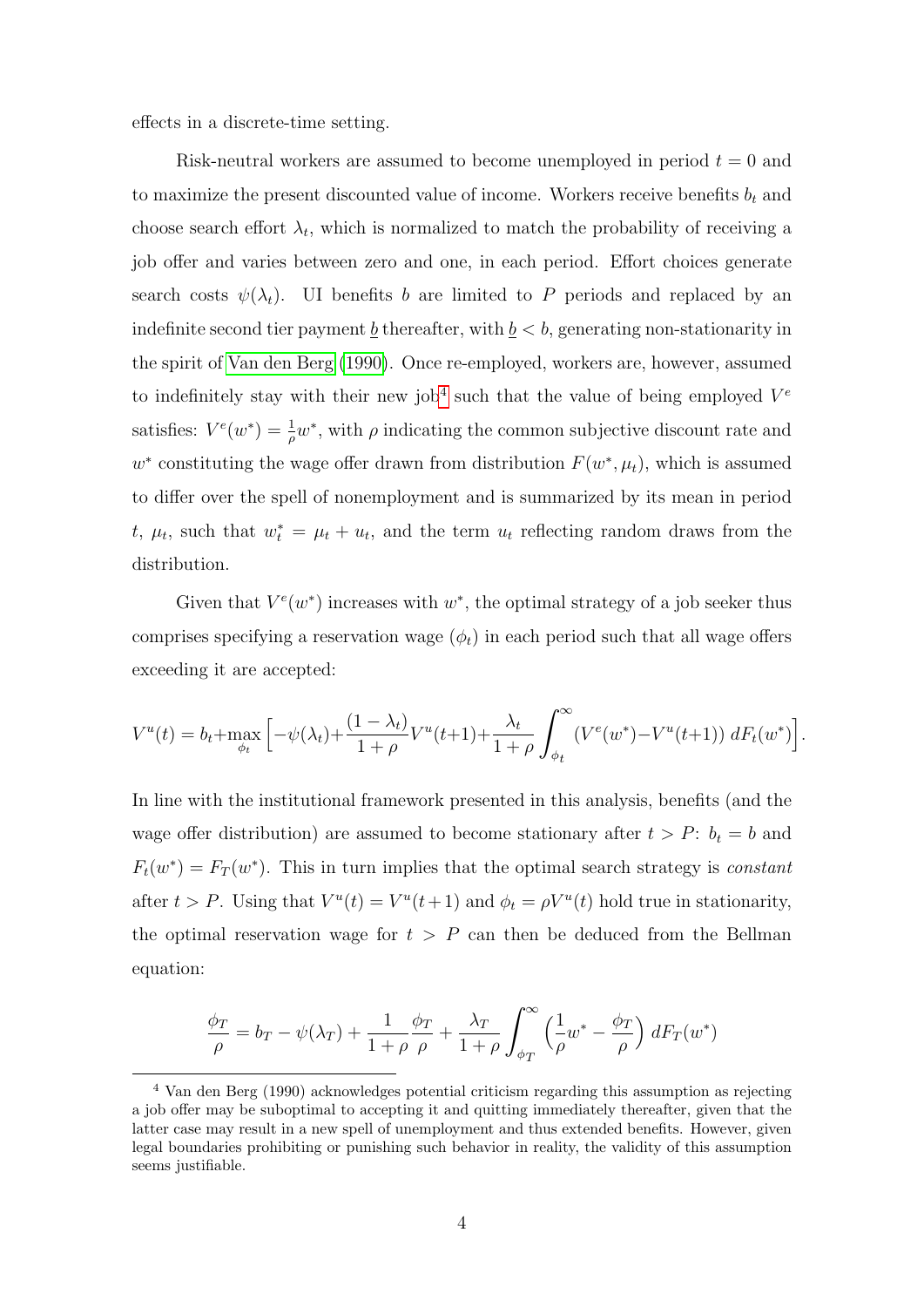<span id="page-5-0"></span>
$$
\phi_T = (1+\rho)(b_T - \psi(\lambda_T)) + \frac{\lambda_T}{\rho} \int_{\phi_T}^{\infty} \left( w^* - \phi_T \right) dF_T(w^*).
$$
 (1)

Optimal search intensity in stationarity is obtained by differentiating equation [\(1\)](#page-5-0) with respect to  $\lambda_T$ , yielding:

<span id="page-5-1"></span>
$$
\psi'(\lambda_T)(1+\rho)\rho - \int_{\phi_T}^{\infty} \left(w^* - \phi_T\right) dF_T(w^*) = 0.
$$
\n(2)

In the non-stationary setting  $(t \leq P)$ , i.e., while receiving UI benefits, it in turn holds true that  $\phi_t = \rho V^u(t+1)$ . Knowledge about  $\phi_t$  and  $\lambda_t$  in period t, with the initial conditions resulting from equations [\(1\)](#page-5-0) and [\(2\)](#page-5-1) in  $t = P$ , allows derivation of the job seeker's optimal strategy in non-stationarity for period  $t - 1$ :

<span id="page-5-2"></span>
$$
\frac{\phi_{t-1}}{\rho} = b_t - \psi(\lambda_t) + \frac{1}{1+\rho} \frac{\phi_t}{\rho} + \frac{\lambda_t}{1+\rho} \int_{\phi_t}^{\infty} \left(\frac{1}{\rho} w^* - \frac{\phi_t}{\rho}\right) dF_t(w^*)
$$
  

$$
(1+\rho)\phi_{t-1} = (1+\rho)\rho(b_t - \psi(\lambda_t)) + \phi_t + \lambda_t \int_{\phi_t}^{\infty} (w^* - \phi_t) dF_t(w^*).
$$
 (3)

Optimal search effort in period  $t-1$  can then be deduced by differentiating equation [\(3\)](#page-5-2) with respect to  $\lambda_{t-1}$ , which yields:

<span id="page-5-4"></span>
$$
\rho(1+\rho)\psi'(\lambda_{t-1}) - \int_{\phi_{t-1}}^{\infty} w^* - \phi_{t-1} dF_t(w^*) = 0.
$$
 (4)

Based on equation [\(3\)](#page-5-2), it can then be shown that reservation wages raise in response to an extension of the PBD,

$$
\frac{d\phi_t}{dP} = \frac{dV^u(t+1)}{dP}\rho > 0,\tag{5}
$$

in case there is some probability of remaining unemployed after the exhaustion of the PBD, in which case an extension of the PBD will increase the value of remaining unemployed in each period  $t \leq P$ :  $\frac{dV^u(t+1)}{dP} > 0$ .

Using that

$$
(1+\rho)\rho\psi'(\lambda_t) - \int_{\phi_t}^{\infty} w^* - \rho V_{t+1}^u dF_t(w^*) = 0,
$$
<sup>5</sup>

<span id="page-5-3"></span><sup>&</sup>lt;sup>5</sup> Note that this expression can be derived by differentiating equation [\(3\)](#page-5-2) with respect to  $\lambda_t$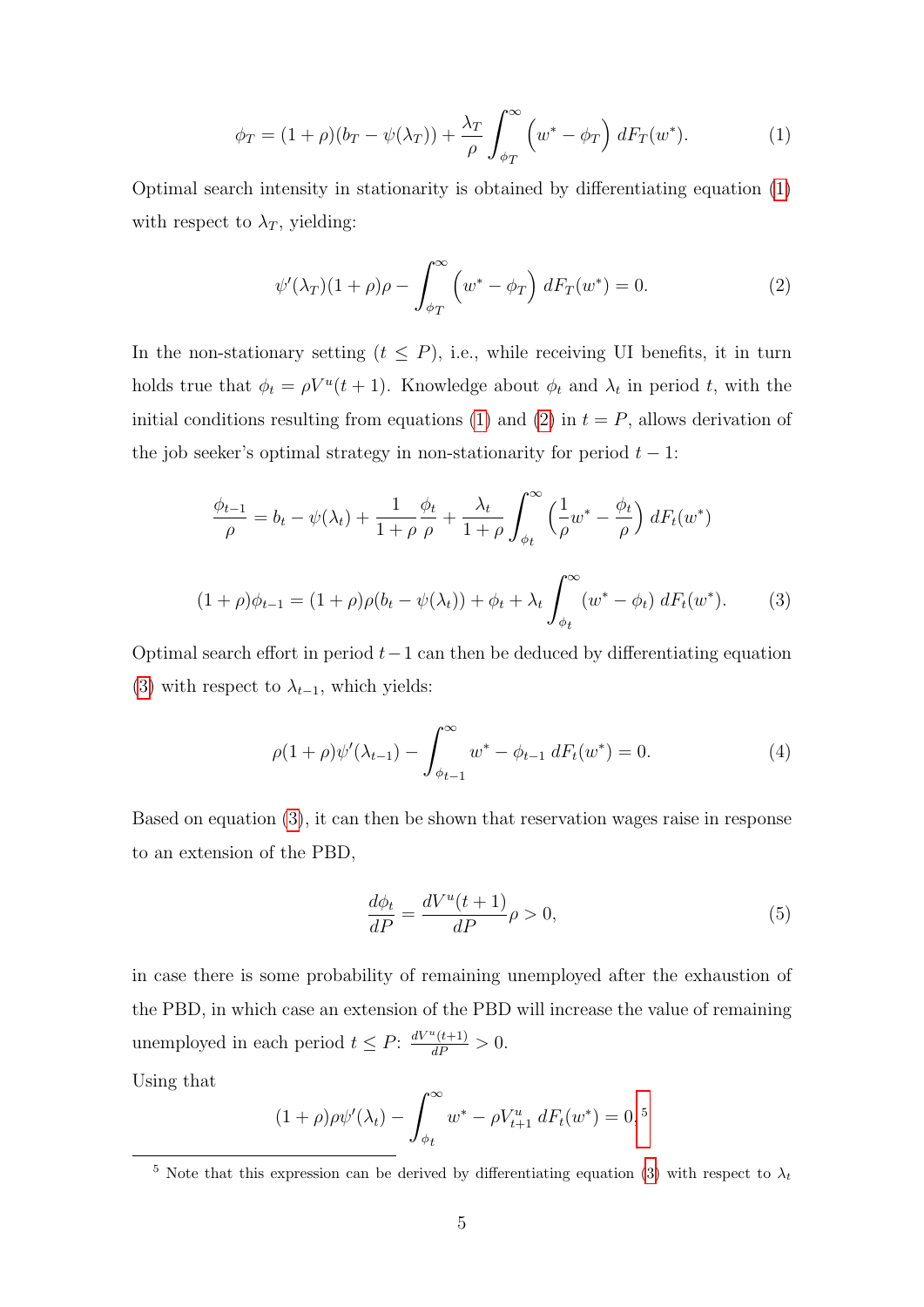it further follows that job search effort decreases in response to an increase in the PBD in the case where  $\frac{dV^u(t+1)}{dP} > 0 \ \forall \ t \leq P$ :

$$
\frac{d\lambda_t}{dP} = -\frac{dV^u(t+1)}{dP} \frac{(1 - F(\phi_t))}{(1 + \rho)\psi''(\lambda_t)} < 0. \tag{6}
$$

## <span id="page-6-0"></span>3 The institutional setting

In Germany, all employees subject to social security contributions are covered by UI and are entitled to receive unemployment benefits if having had contributed to UI for at least twelve months within the last two years preceding their job loss. The duration of benefits is subject to the number of months employed within a given time frame and increases with age. Monthly benefits amount to 60% (67% for recipients with children) of the last net wage, which is capped at the upper ceiling of the social security contributions, and payments are generally rescinded for up to twelve weeks if workers terminate their job themselves, which lowers the maximum benefit duration accordingly. Each recipient of unemployment benefits is further obliged to actively search for a job and to be at the Employment Service's disposal, while failure to comply with these requirements may result in benefit cuts.<sup>[6](#page-6-1)</sup> Individuals who are not entitled for or exhaust their unemployment benefits may receive welfare benefits, which are granted for an unlimited period and designed to assure living at subsistence level.

UI benefit extension for older workers in 2007 The extension of the PBD for older workers was the result of an unexpected policy reform under the grand coalition of Christian Democrats (CDU) and Social Democrats (SPD) in late 2007. The remarkably rapid implementation of the reform proposal, uncertainty about the design and scope of the reform until its public announcement, and its detachedness from the business cycle allows for the investigation of the effects of the PBD on job search effort and reservation wages in absence of (the common challenges of) avoidance behavior and endogenous policy bias. Below, the key features of this

and is equal to equation  $(4)$  in period t.

<span id="page-6-1"></span><sup>6</sup> Note that there is no general minimum number of applications required by law.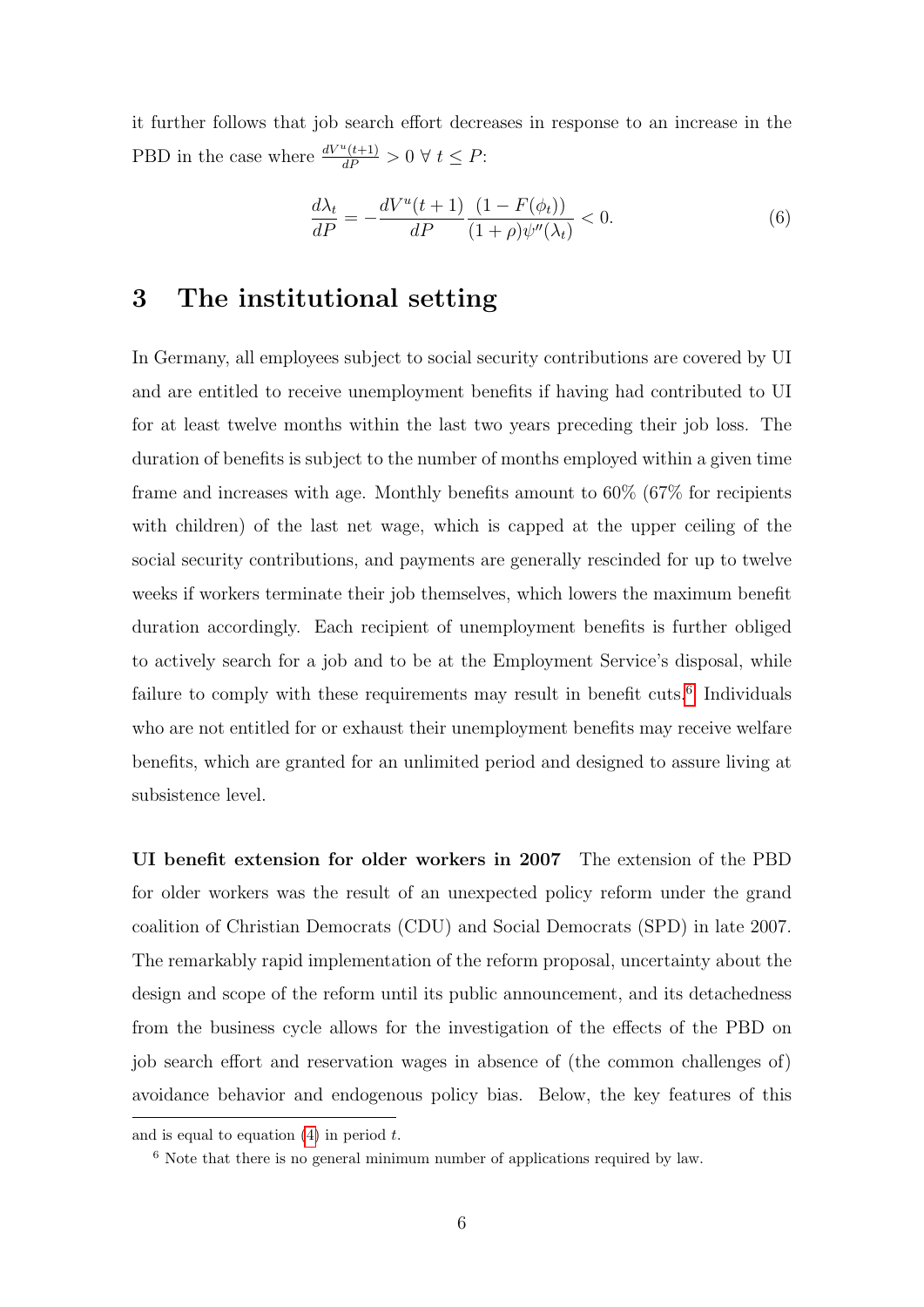reform are detailed.

Since their implementation in the early 2000s, the Social Democrats were heavily divided about the evaluation of their large, structural reforms that had made the German labor market much more flexible (Hartz IV, Agenda 2010, among others) but had marked a significant shift in the party's policy agenda, resulting in electoral defeats and a challenge to the identity of the party. On October 1, 2007, the then acting party leader of the Social Democrats, Kurt Beck, marked the party's public turn from its (more) liberal policy by calling for an extension of the PBD for older workers. The reform proposal was motivated on the grounds of social injustice concerns – long periods of UI contributions were ought to be rewarded by extended  $PBD<sup>7</sup>$  $PBD<sup>7</sup>$  $PBD<sup>7</sup>$  – and was made during times of stable macro-economic conditions (see Figure [A.1](#page-27-0) in the Appendix).

The initial proposal was met with considerable skepticism, from politicians in both the Christian Democratic and the Social Democratic parties. Disagreement about the proposal, and hence uncertainty about the implementation of the suggested reform, lasted for several weeks and raised rumors about the collapse of the acting coalition. To ease the growing tensions<sup>[8](#page-7-1)</sup>, both parties negotiated over pending disputes in a coalition meeting on the night of November 12, and a general decision in favor of an extension of the PBD was announced by the following morning. However, details about the actual changes of the UI scheme did not become public until December 11, 2007, when the corresponding law was issued to parliament.

Ultimately, the reform affected those unemployed individuals aged 50 or above who fulfilled the given entitlement criteria. PBD for workers aged 50 to 54 was extended by twelve weeks (from 12 to 15 months) if having had contributed to UI for at least 12 months within the last two years (eligibility constraint) and for 30 months within the last five years.[9](#page-7-2) Likewise, UI benefit duration was extended from 18 to 24 months for all workers aged 58 or above if they had fulfilled the eligibility constraint and had contributed to UI for at least four out of the last five

<span id="page-7-0"></span><sup>&</sup>lt;sup>7</sup> The reform proposal followed claims of the German Trade Union Confederation  $(DGB)$ , who initially suggested the extension of the PBD for all workers aged 45 and above to up to 24 months.

<span id="page-7-1"></span><sup>&</sup>lt;sup>8</sup> The coalition also disagreed about other pending topics, such as the introduction of minimum wages in the postal sector, for example.

<span id="page-7-2"></span><sup>&</sup>lt;sup>9</sup> Note that the reform extended the qualifying period from three to five years, too.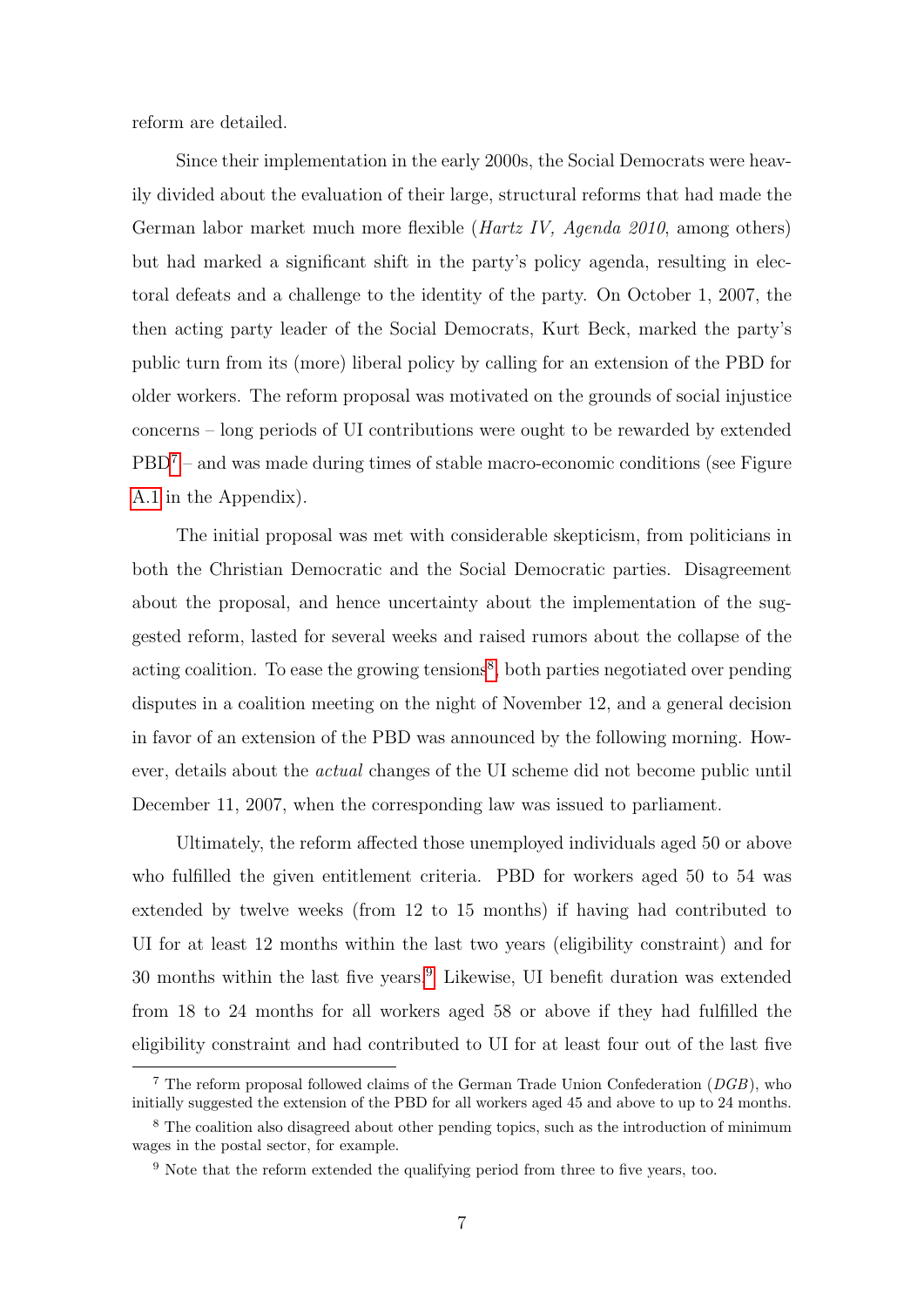years. The reform also contained a transitional agreement which extended the PBD for those respective workers who were unemployed prior to the reform, fulfilled the entitlement criteria highlighted above and whose eligibility period was not exhausted by December 31, 2007.[10](#page-8-1)

The reform was passed by Parliament on January 26, 2008 and retroactivly extended back to January 1, 2008. Table [A.1](#page-27-1) in the Appendix outlines the relationship between the claimant's age and length of UI contributions and the PBD prior to (upper panel) and after the reform (lower panel). However, as the data used in this analysis focuses on unemployed individuals aged 16 to 54, this study exploits information about the reform for the younger of the two age groups only.

### <span id="page-8-0"></span>4 Data

In order to investigate the consequences of this reform, the analysis in this paper uses data from the IZA Evaluation Dataset Survey, which covers a large sample of individuals registering as unemployed at the German Federal Employment Agency between June 2007 and May 2008, i.e., prior to and after the reform (see [Arni et al.](#page-25-10) [\(2014\)](#page-25-10) for details). Designed to allow for the investigation of active labor market program (ALMP) effects, the dataset surveys prime-aged workers (aged 16 to 54) who enter unemployment, search for reemployment opportunities and qualify for participation in ALMPs. Individuals close to (early) retirement and all recipients of welfare benefits, who are thus not entitled for participation in ALMPs, are in turn not covered by the survey.

In order to obtain a representative sample of the unemployed population in this survey and to account for seasonal effects over one year, a random sample of unemployed individuals was drawn from the monthly unemployment inflow statistics of the German Federal Employment Agency in each month between June 2007 and May 2008. In total, 17,396 individuals were first interviewed around two months

<span id="page-8-1"></span><sup>&</sup>lt;sup>10</sup> Hence, the reform subsequently extended the PBD for all eligible individuals who had become unemployed before January 1, 2008 and were entitled to receive benefit payments on December 31, 2007 by three months (see §434r, SGB III). However, note that this only applied to those individuals who fulfilled both criteria (above the respective age threshold and sufficient contributions to UI) at the time of unemployment registration.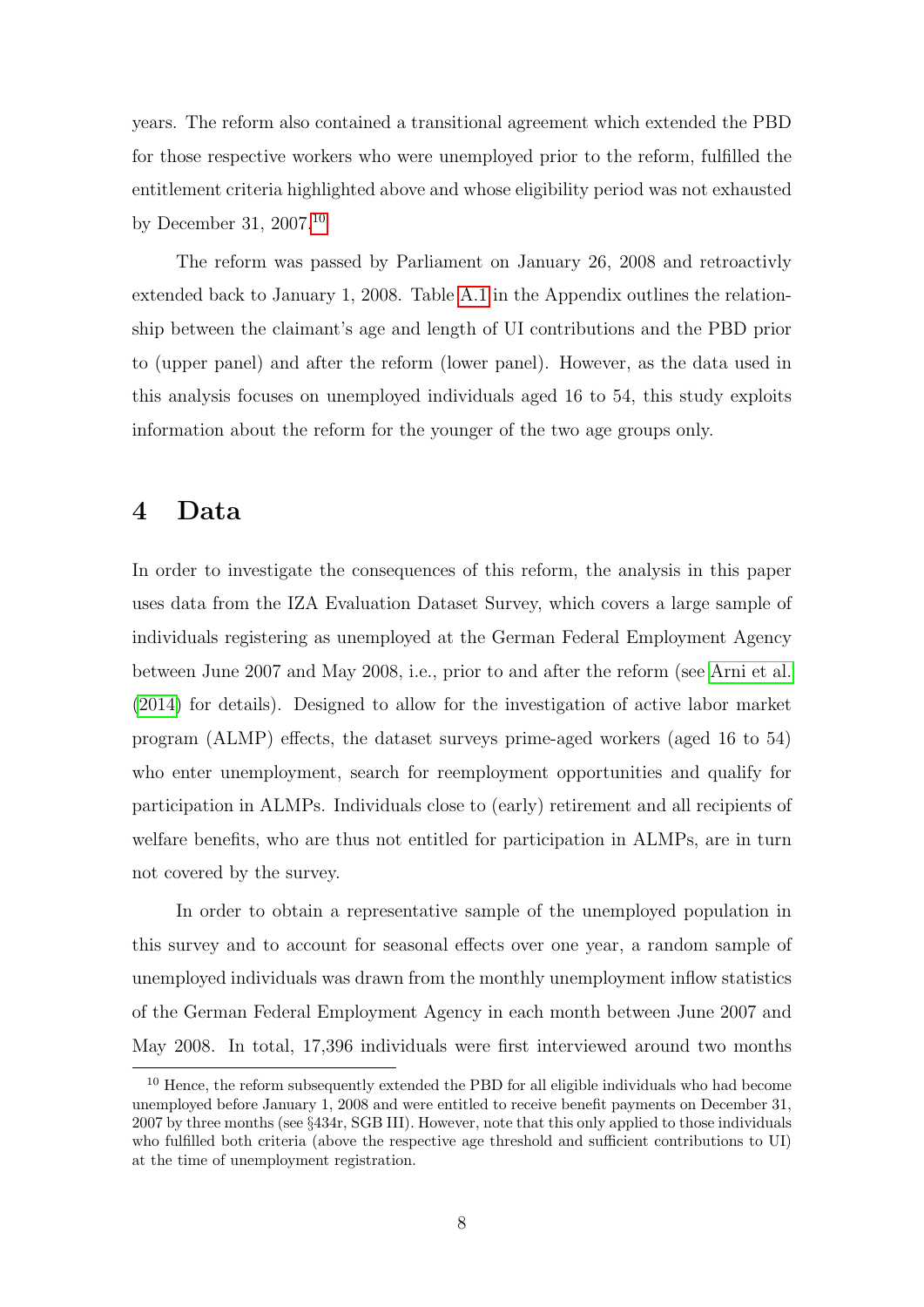after becoming unemployed and were repeatedly questioned over time. For the present analysis, the first wave of the survey is exploited, which provides detailed information on individual job search behavior at the beginning of the unemployment spell.

More precisely, the survey covers information on the number of applications, the filing of applications that require moving and the reservation wage, i.e., the indicated lowest wage rate at which an unemployed person would consider working. This information is supplemented by a large set of variables on the respondents' employment history, personal characteristics (e.g., the age, education or level of professional training) and personality traits, such as the locus of control or the Big Five. The data also include information on individuals' supervision intensity by the local Employment Agencies (the number of agency visits or received job offers, among others) and local labor market conditions, such as regional unemployment and vacancy rates.

For the empirical analysis presented below, all individuals who are already reemployed at the time of the first interview<sup>[11](#page-9-1)</sup> – around  $25\%$  of the observations – or did not participate in the labor market are excluded.<sup>[12](#page-9-2)</sup> Descriptive statistics for the estimation sample are provided in Table [A.2](#page-28-0) in the Appendix.

## <span id="page-9-0"></span>5 Identification

The dataset allows observing the job search behavior of unemployed individuals who were interviewed prior to or after the public announcement of the reform and its details on December 11, 2007. Variation in the date of unemployment registration, the policy reform and the date of the interview provide a clear quasi-experimental setting to identify the effects of the PBD on job search effort.

Figure [1](#page-10-0) illustrates the setting of the analysis. Individual a registered as unemployed  $(U_a)$  and was interviewed about her job search behavior  $(I_a)$  prior to the

<span id="page-9-1"></span> $11$  On average, the interview is conducted around eight weeks after the individuals' unemployment registration.

<span id="page-9-2"></span> $12$  Note that both the probability of being reemployed at the time of the first interview as well as the probability of participating in the labor market are not affected by the reform of interest.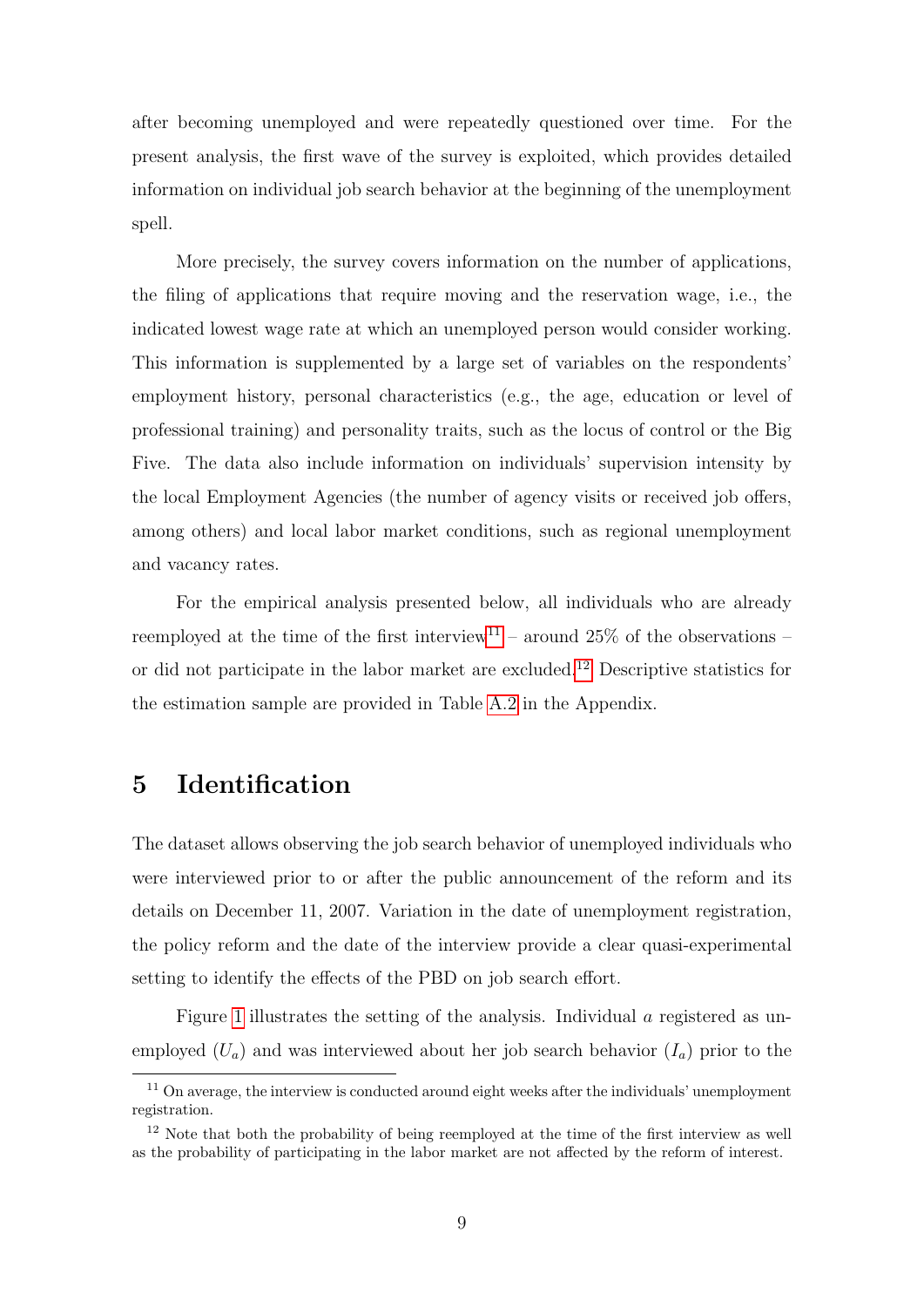#### <span id="page-10-0"></span>Figure 1: Unemployment Entry, Interview Date and Expected Benefit Duration



*Notes:* The figure plots the setting of this analysis. Individuals  $i \in \{a, b, c\}$  registered as unemployed at  $U_i$  and were interviewed at  $I_i$ . Expectations about the potential benefit duration change on December 11, 2007; the day the bill was introduced to the parliament.

reform, thus choosing her job search effort while expecting a PBD of twelve months. In turn, individual b became unemployed and chose job search effort while knowing about the extension of the PBD. For individual c, expectations about the PBD were updated after unemployment registration but prior to the interview. Some part of the relevant job search period was thus subject to the new PBD regime, whereas initial job search effort was chosen while expecting a PBD of 12 months. The job search effort of individual  $c$  may thus have converged towards the search effort level of individual b after the extension of the PBD became public.<sup>[13](#page-10-1)</sup>

Based on this setting and in line with the empirical strategies pursued by Kyyrä and Ollikainen  $(2008)$  as well as [Van Ours and Vodopivec](#page-26-5)  $(2008)$ , a simple difference-in-differences strategy is applied to compare pre- and post-reform outcomes. Unemployed workers aged 50 to 54, which were interviewed after the announcement of the reform and hence gained knowledge about the extension of the PBD prior to choosing their job search behavior, constitute the *treatment group*. Same-aged individuals interviewed prior to the introduction of the reform serve as the *comparison group*.<sup>[14](#page-10-2)</sup> Unemployed workers aged 45 to 49, interviewed prior to or after the reform, serve as control groups in order to account for any seasonal aggregate effects.

<span id="page-10-1"></span><sup>&</sup>lt;sup>13</sup> In the empirical analysis presented below, special attention is paid to those individuals whose expectations about the PBD updated after unemployment registration but prior to the interview.

<span id="page-10-2"></span><sup>&</sup>lt;sup>14</sup> Note that the comparison group is equivalent to the treatment group observations measured pre-treatment.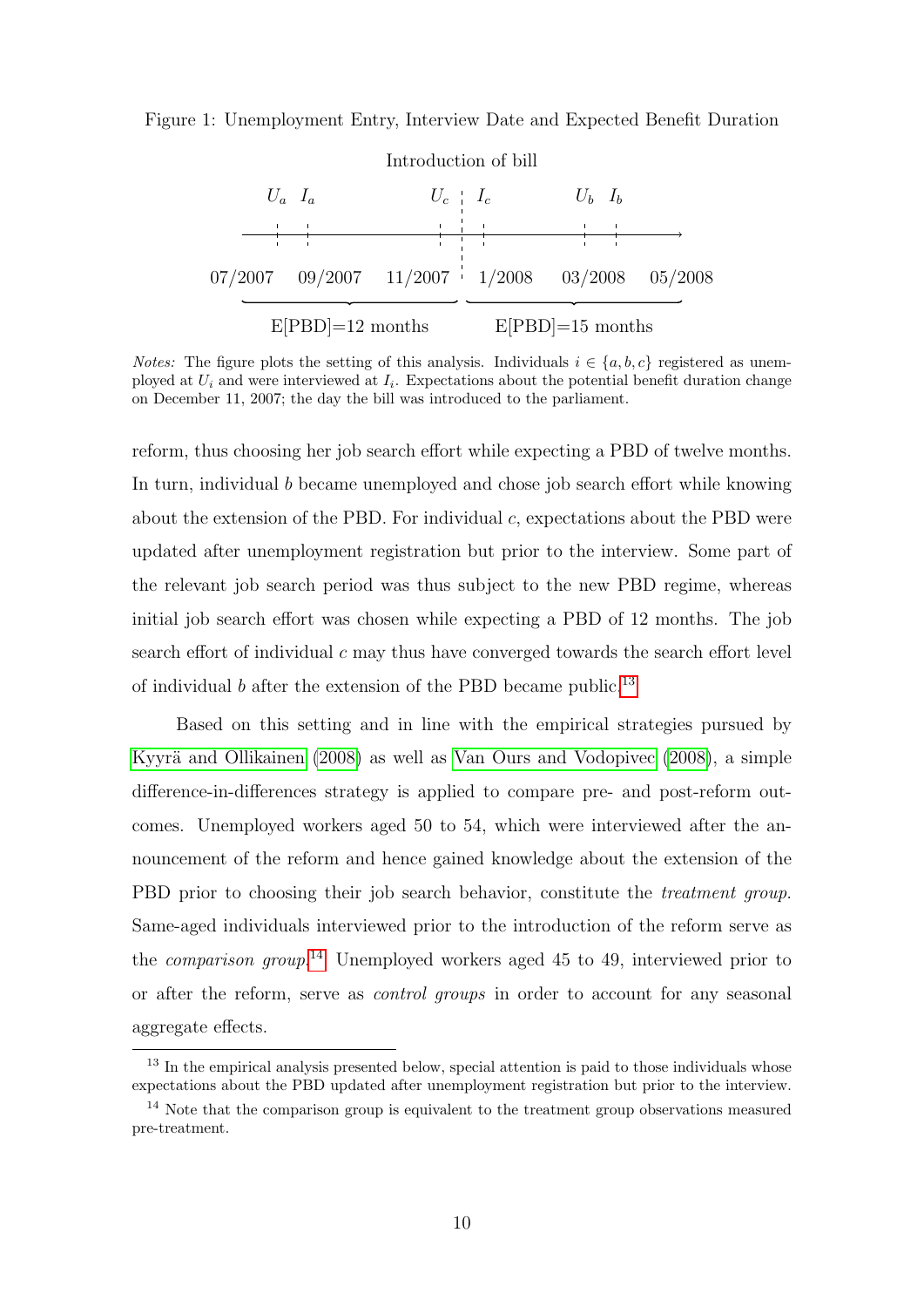Identifying eligible individuals As highlighted before, benefit duration in Germany is subject to the claimant's age and length of UI contributions within a given qualifying period. The reform of interest thus changed the PBD for a subset of individuals aged 50 to 54 only. Individuals were entitled to extended PBD if having had contributed to UI for at least 12 months within the last two years (eligibility constraint) and for 30 months within the last five years (coverage constraint). For the purpose of this analysis, all unemployed individuals that did not fulfill the contribution criteria were thus excluded, irrespective of the claimant's age. Unfortunately, the present dataset provides information on the respondents' last employment period only, which limits the analysis to those claimants who have fulfilled both entitlement criteria without any interrupting period of non-employment. Compared to the entire eligible population, the individuals in this sample are thus positively selected with regard to their labor market history given that the sampled individuals were not subject to unemployment in the recent past. If the sampled individuals responded differently with regard to this reform compared to the eligible individuals not covered in the analysis, the estimates of this study may thus not provide the true treatment effect for the entire eligible population.

In general, heterogeneous responses may be due to consequences and causes of prior unemployment experience. First, UI-induced moral hazard may be less (more) pronounced among the group of those eligible individuals who have experienced unemployment prior to the current unemployment spell if these individuals had encountered net (dis)utility from unemployment and include past experiences in their current decision about job search effort. Second, unobservable and observable differences between both groups may have caused prior unemployment spells and could affect individuals' responses with respect to the reform of the PBD.

The analysis presented below, however, suggests that past unemployment experience does not affect current choices about job search effort. UI-induced moral hazard is of similar magnitude for those individuals in the sample who have been unemployed prior to the current spell and those who have not. Evidence of more pronounced UI-induced moral hazard among the low- and medium-skilled compared to the high-skilled unemployed further implies that the sample may underestimate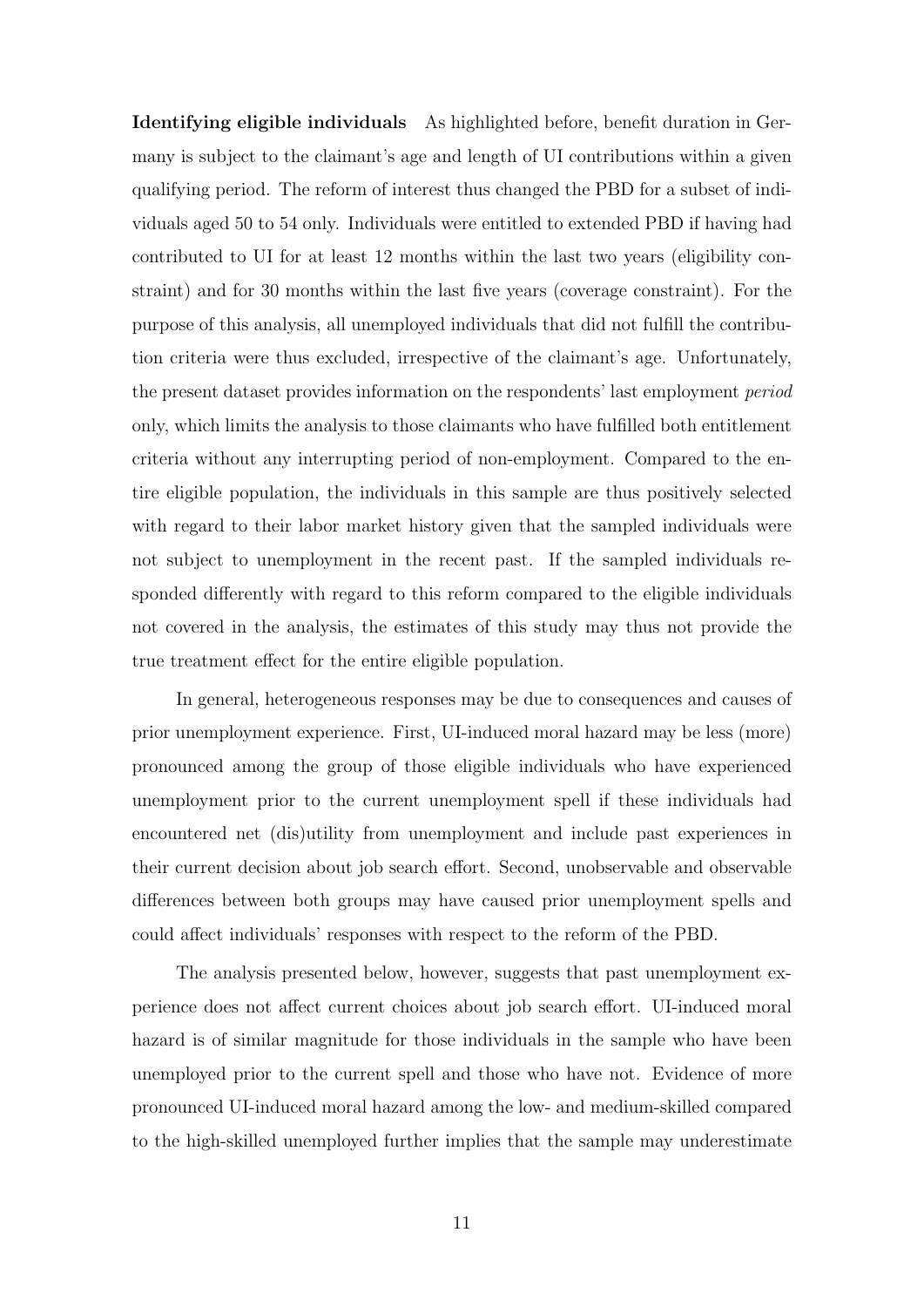the overall treatment effect for the entire eligible population if the covered sample is positively selected on skills.

Empirical model The present setting allows for the estimation of the following equation:

$$
y_i = \alpha + \beta T_i + \gamma A + \delta (T_i \times A_i) + X_i' \rho + \varepsilon_i,
$$
\n<sup>(7)</sup>

with the dependent variable  $y_i$  indicating measures of job search effort or the reservation wage of individual  $i, T<sub>i</sub>$  being a dummy variable indicating whether the individual was interviewed after the reform, and  $A_i$  indicating whether the individual is aged between 50 to 54. The treatment effect is given by  $\delta$ ,  $X'_{i}$  defines a vector of control variables and  $\varepsilon_i$  the error term.

Identification of the model rests upon the assumptions that (I) no observable or unobservable individual characteristics determined the allocation to the treatment or comparison group and (II) potential changes in labor market conditions over the sampling period affected treatment and control groups to an equal extent. Put more precisely, except for differences in knowledge about the reform due to the timing of being interviewed/becoming unemployed, the comparison group should be highly similar to the treatment group. Moreover, changes in business cycle conditions should not have had asymmetric effects on treatment and control groups. The remainder of this section aims at validating these identifying assumptions.

Voluntary quits and strategic layoffs In order for the identifying assumptions to hold, layoffs have to be exogenous from the individual's perspective. As some workers may, however, potentially opt to become unemployed in response to the extension of the PBD, the treatment group may be self-selected in this respect. To account for potential selection, all workers that voluntarily quit their job or became unemployed by mutual agreement are therefore excluded from the sample. Excluding these individuals from the analysis further accounts for the fact that payments of UI can be suspended for up to twelve weeks if workers voluntarily opt out of employment, which lowers the PBD accordingly.

Strategic layoff decisions by firms may further violate the identifying assump-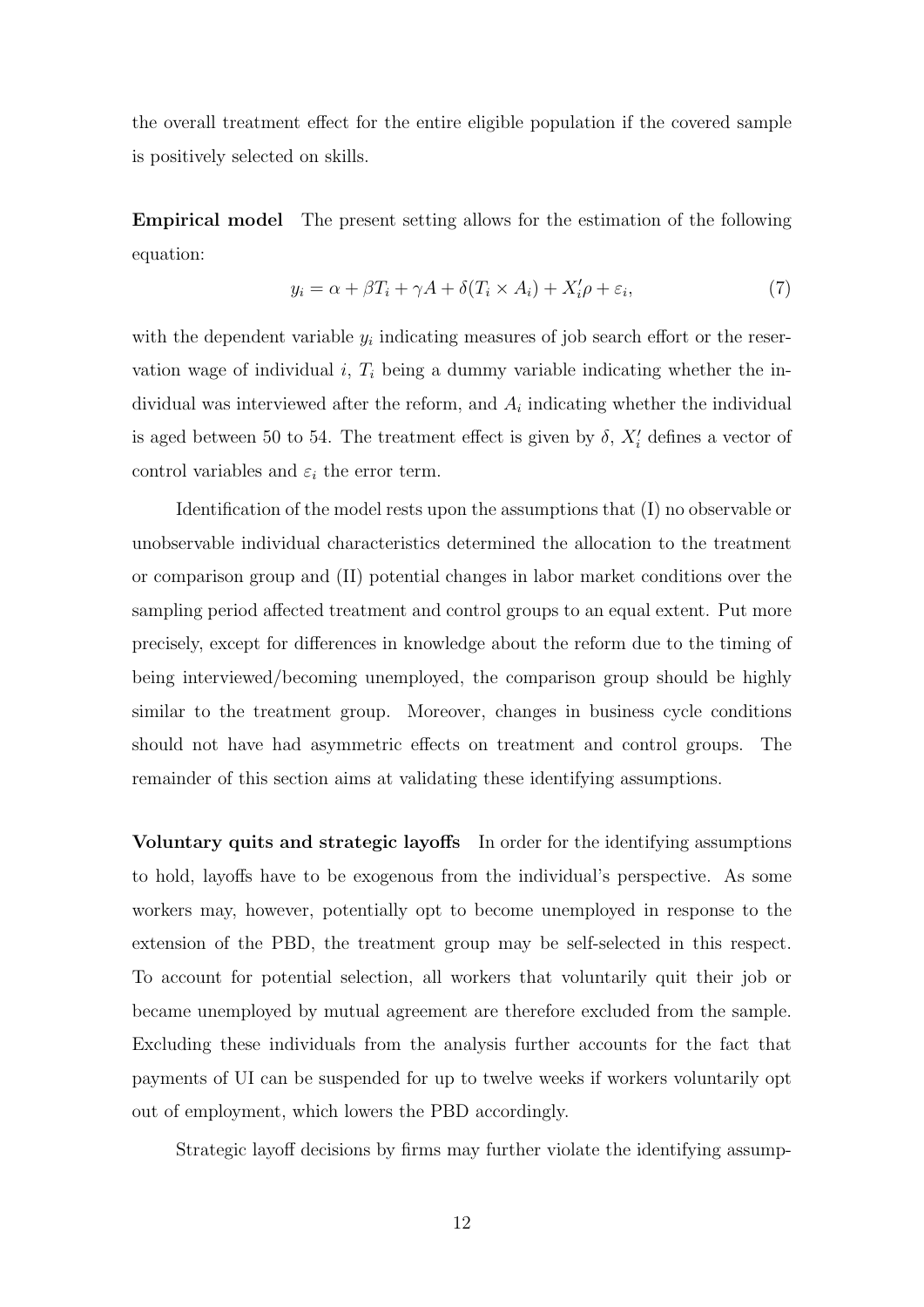tion. If firms deliberately suspend dismissals of older workers (aged 50 or above) to allow for a longer PBD, allocation into the treatment and comparison group would be non-random. Due to the fast implementation of the reform, adaptive behavior of firms is highly unlikely, and strict dismissal laws impede strategic timing of layoffs in Germany. However, as a robustness check, the analysis is further limited to layoffs where strategic timing of terminations can be ruled out, focusing on those workers who became unemployed either due to plant closings or the expiration of a temporary contact. As detailed below, the results of the analysis remain unaffected in the cases where the analysis is limited to the respective subgroups.

Concurrent ALMP reforms Estimates would be biased if simultaneous reforms had occurred that asymmetrically affected treatment, comparison and control groups. Concurrent with the extension of the PBD, the government did indeed introduce labor market integration vouchers (Eingliederungsgutscheine). In brief, these vouchers slightly modified eligibility criteria for unemployed individuals aged 50 or above so that they could receive employment integration subsidies  $(Eindiederungszuschüsse)$ . These subsidies have long been used as an ALMP instrument in Germany, and all unemployed individuals are allowed to file for integration subsidies in general. Approval, duration as well as the amount of the subsidy are subject to the discretion of the local Employment Agency and are dependent upon applicants' work productivity limitations, with the scope and availability of integration subsidies being extended for individuals aged 50 or above (since May 2007).

The existence of integration vouchers and extended subsidies for the unemployed aged 50 or above should, however, not impede the causal interpretation of the findings in this analysis. Given that all unemployed individuals in the treatment and the comparison group were potentially eligible for extended subsidies in general, potential effects arising from these subsidies should be captured by the parameter of the age group dummy and therefore not affect the treatment effect of interest. Moreover, the slight modifications in the eligibility criteria for subsidies invoked by the introduction of the integration voucher as of January 1, 2008 only had a marginal, negligible effect on take up rates. In 2008, the Federal Employment Agency granted 3,000 vouchers only, compared to more than 1.5 million ALMP measures in total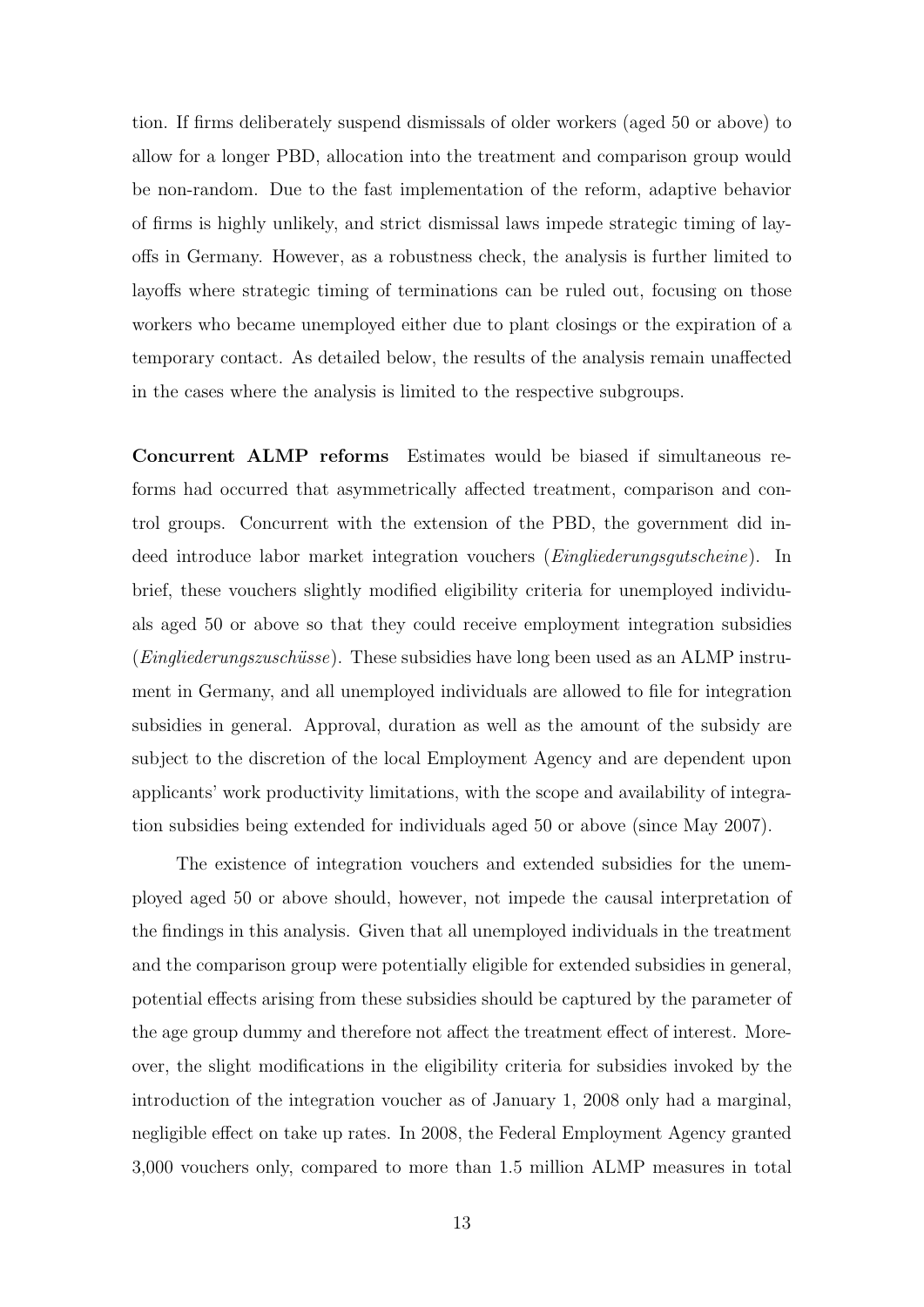(Statistics of the Federal Employment Agency).[15](#page-14-0)

Observable characteristics by age group and interview period As highlighted above, besides differences in knowledge about the reform and the timing of becoming unemployed, the comparison and treatment group should be highly similar in observable characteristics. Moreover, labor market conditions should be either constant over time or change to an equal extent for the treatment and control group. The IZA Evaluation dataset allows for extensive testing of both identifying assumptions. Table [1](#page-15-0) shows (differences in) mean characteristics by age groups and within the treatment and control group prior to and after the reform.

Columns  $(1)$  to  $(3)$  show means for the two age groups and the results of a simple t-test (p-value) on the equality of the means for a large set of variables. Besides expected differences in age, it becomes apparent that both groups of individuals are not systematically different from each other. On average, individuals from both groups are married, completed an apprenticeship and generated a monthly net labor income of around 1,400 euros prior to unemployment, for example. Evaluated at the mean, both groups of workers come from comparable regions across Germany, with differences in local unemployment and vacancy rates being small and insignificant. Moreover, the unemployed from both groups received equal supervision by local Federal Employment Agencies, for example, by means of the number of agency visits or job offers. Lastly, both groups are similar with respect to personality traits, measured by means of individuals' locus of control, extroversion or openness, among others.

It is further tested whether mean characteristics within one age group differ before and after the reform. Columns (4) to (9) show the corresponding results. Both of the two control groups as well as comparison and treatment group are highly similar in terms of observable personal characteristics. Most importantly, the comparison and treatment group neither differ in terms of personal characteristics nor personality traits when being compared at the mean. The only notable exception

<span id="page-14-0"></span><sup>&</sup>lt;sup>15</sup> By April 2012, the voucher program was stopped. Over the course of its existence, a total of around 20,000 vouchers had been issued. The total number of subsidies granted was quite constant over the period of interest. Figure [A.2](#page-28-1) in the Appendix shows the annual number of subsidies granted from 2006 to 2010.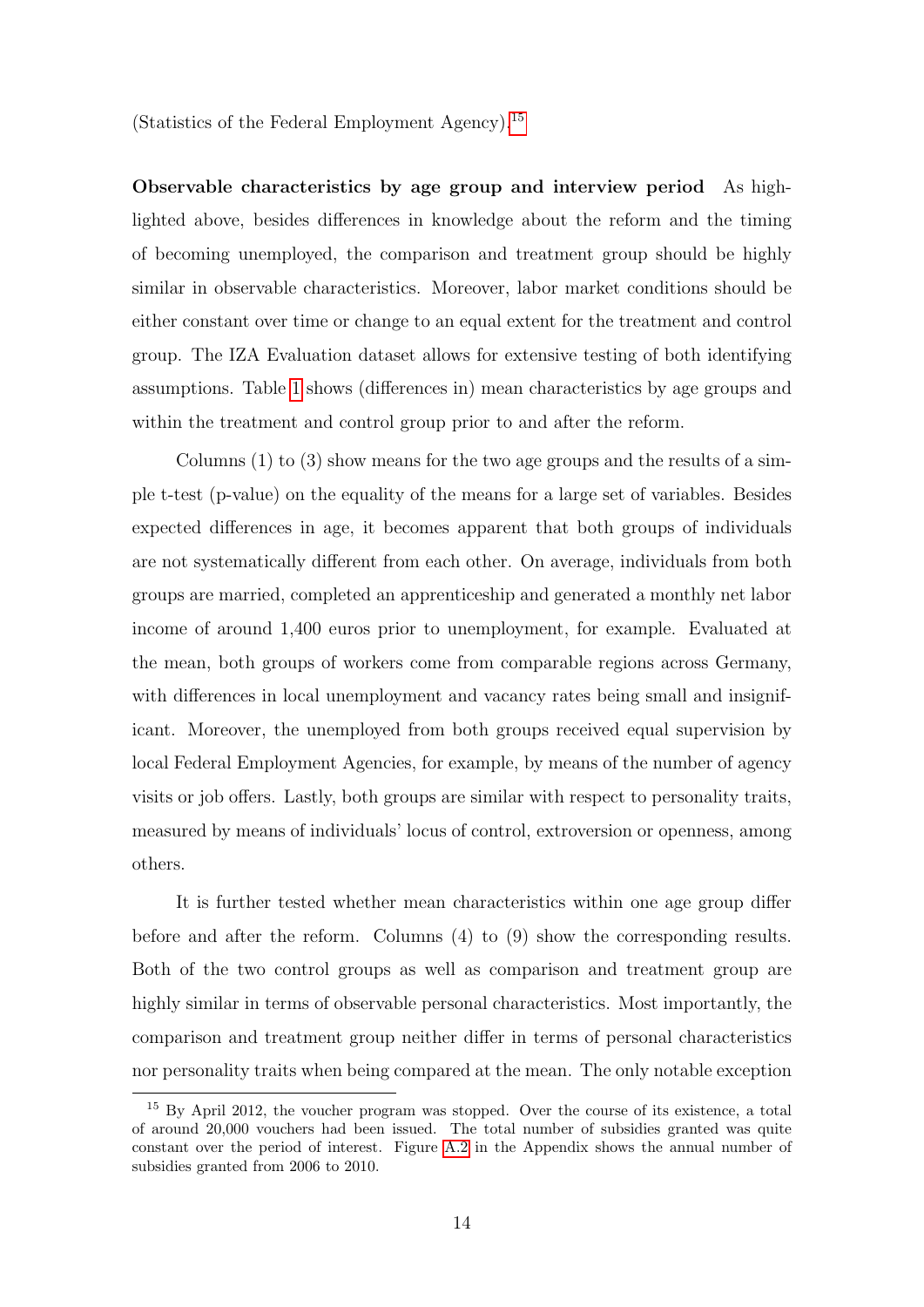|                                                |               | Individuals     |            |               | Within Control Group |          |               | Within Treatment Group |         |
|------------------------------------------------|---------------|-----------------|------------|---------------|----------------------|----------|---------------|------------------------|---------|
|                                                | Control group | Treatment Group | p-value    | pre treatment | post treatment       | p-value  | pre treatment | post treatment         | p-value |
| Personal characteristics                       |               |                 |            |               |                      |          |               |                        |         |
| Age                                            | 47.31         | 52.57           | 0.00       | 47.18         | 47.36                | 0.32     | 52.71         | 52.51                  | 0.31    |
| Male (no/yes)                                  | 0.45          | 0.42            | 0.46       | 0.39          | 0.48                 | 0.14     | 0.39          | 0.44                   | 747     |
| Education                                      | $3.83$        | 3.63            | 0.11       | 3.99          | 3.76                 | 0.24     | 3.61          | 3.64                   | 0.90    |
| Skill level                                    | 2.09          | 2.11            | 0.62       | 2.12          | 2.08                 | 0.53     | 2.16          | 2.09                   | 0.31    |
| Last log wage                                  | $7.07$ $70.5$ | $7.10\,$        | 0.58       | $7.10\,$      | $7.06\,$             | 0.58     | $7.10\,$      | $7.10\,$               | 1.00    |
| Unemployed Before                              |               | 0.62            | 0.48       | 0.60          | 0.67                 | 0.27     | 0.52          | 0.66                   | 0.04    |
| Regional characteristics                       |               |                 |            |               |                      |          |               |                        |         |
| State of residence                             | 8.11          | 8.36            | 0.45       | 222           | 8.32                 | 0.14     | $7.94\,$      | 8.54                   | 0.23    |
| Local unemployment rate                        | 9.26          | 9.19            | 0.83       | 9.14          | 9.31                 | $0.74\,$ | 9.11          | 9.23                   | 0.82    |
| Local ALMP intensity                           | 15.70         | 16.34           | 0.17       | 14.42         | 16.19                | 0.01     | 15.59         | 16.66                  | 0.18    |
| Individual ALMP measures                       |               |                 |            |               |                      |          |               |                        |         |
| Number of agency job offers                    | $1.83\,$      | 0.90            | 0.78       | 2.04          | 1.74                 | 0.36     | $1.74\,$      | 1.96                   | 0.60    |
| Number of agency visits                        | 1.70          | 1.78            | 0.16       | 1.93          | 1.61                 | 0.00     | 1.91          | 1.72                   | 0.04    |
| Personality traits                             |               |                 |            |               |                      |          |               |                        |         |
| Internal locus of control                      | 5.90          | 5.90            | 0.99       | 5.88          | 5.91                 | 0.81     | 5.99          | 5.86                   | 0.29    |
| Consciousness                                  | $6.39\,$      | 6.26            | 0.10       | 6.38          | 6.40                 | 0.89     | 6.41          | 6.20                   | 0.09    |
| Openness                                       | 4.95          | 4.91            | 0.72       | 4.91          | 4.97                 | 0.66     | 4.97          | 4.89                   | 0.64    |
| Extraversion                                   | $5.00\,$      | 5.03            | 0.75       | 4.90          | 5.04                 | 0.31     | 5.13          | 4.99                   | 0.31    |
| Neuroticism                                    | 3.83          | 3.85            | 0.79       | 3.80          | 3.84                 | 0.79     | 3.76          | 3.89                   | 0.39    |
| Weeks $\mathbf{b}/\mathbf{w}$ UE and interview | 7.67          | 7.83            | 0.39       | 9.32          | 7.03                 | 0.00     | 9.95          | 6.93                   | 0.00    |
| Dependent variables                            |               |                 |            |               |                      |          |               |                        |         |
| Number of filed applications                   | 15.58         | 16.65           | 0.62       | 12.96         | 16.59                | 0.18     | 21.95         | 14.39                  | 0.04    |
| Applying for distant jobs                      | 0.15          | 0.15            | $\!0.96\!$ | 0.10          | 0.17                 | 0.08     | 0.24          | 0.11                   | 0.01    |
| Log reservation wage                           | $7.00\,$      | $7.00\,$        | 0.93       | $7.01\,$      | 6.99                 | 0.78     | $7.00\,$      | $7.00\,$               | 0.94    |

<span id="page-15-0"></span>

| $\vdots$                                                                                                                                                                                                                       |
|--------------------------------------------------------------------------------------------------------------------------------------------------------------------------------------------------------------------------------|
| $\ddot{\phantom{a}}$<br>ļ                                                                                                                                                                                                      |
|                                                                                                                                                                                                                                |
|                                                                                                                                                                                                                                |
|                                                                                                                                                                                                                                |
|                                                                                                                                                                                                                                |
| ֧֪֖֖֪ׅ֪ׅ֪ׅ֚֞֝֝֬֝֝֝֝֝֝֬֝֝֝֬֝֬֝֝ <b>֟</b>                                                                                                                                                                                        |
| i                                                                                                                                                                                                                              |
| ֺ֧֧֦֧֦֧֦֧֦֧֦֧֧֦֧֦֧֦֧֦֧֦֦֧֦֧֦֧֦֧֦֧֦֧֦֦֧֦֧֧֧֧֦֧֦֧֦֧֦֧֦֧֦֧֧֦֧֦֧֦֧֧֦֧֚֚֚֓֓֓֓֝֓֝֬֬֬֓֓֬                                                                                                                                              |
| י<br>ו                                                                                                                                                                                                                         |
|                                                                                                                                                                                                                                |
| -<br>-<br>-<br>-<br>)<br>)<br>)                                                                                                                                                                                                |
|                                                                                                                                                                                                                                |
|                                                                                                                                                                                                                                |
| ١                                                                                                                                                                                                                              |
| ſ                                                                                                                                                                                                                              |
|                                                                                                                                                                                                                                |
|                                                                                                                                                                                                                                |
|                                                                                                                                                                                                                                |
|                                                                                                                                                                                                                                |
|                                                                                                                                                                                                                                |
|                                                                                                                                                                                                                                |
|                                                                                                                                                                                                                                |
| )<br>1<br>1<br>)<br>.<br>مار<br>مار                                                                                                                                                                                            |
|                                                                                                                                                                                                                                |
|                                                                                                                                                                                                                                |
|                                                                                                                                                                                                                                |
| j                                                                                                                                                                                                                              |
| $\vdots$                                                                                                                                                                                                                       |
|                                                                                                                                                                                                                                |
| in the context of the second second to the context of the context of the context of the context of the context of the context of the context of the context of the context of the context of the context of the context of the |
| ֚֓                                                                                                                                                                                                                             |
| -<br>;<br>;<br>֧֧ׅ֧ׅ֧ׅ֧֪ׅ֧֚֚֚֚֚֚֚֚֚֚֚֚֚֚֚֚֚֚֚֚֚֡֝֝֝֜֝֓֝֝                                                                                                                                                                       |
|                                                                                                                                                                                                                                |
| $\frac{1}{2}$                                                                                                                                                                                                                  |
| 人名英格兰人姓氏                                                                                                                                                                                                                       |
|                                                                                                                                                                                                                                |
|                                                                                                                                                                                                                                |
| $-1 - 1 - 1$<br>š.                                                                                                                                                                                                             |
|                                                                                                                                                                                                                                |
| -<br>2<br>2                                                                                                                                                                                                                    |
|                                                                                                                                                                                                                                |
|                                                                                                                                                                                                                                |
|                                                                                                                                                                                                                                |
| į                                                                                                                                                                                                                              |
| j                                                                                                                                                                                                                              |
|                                                                                                                                                                                                                                |
| i<br>Prints<br>Prints                                                                                                                                                                                                          |
|                                                                                                                                                                                                                                |
|                                                                                                                                                                                                                                |
| ĺ                                                                                                                                                                                                                              |
|                                                                                                                                                                                                                                |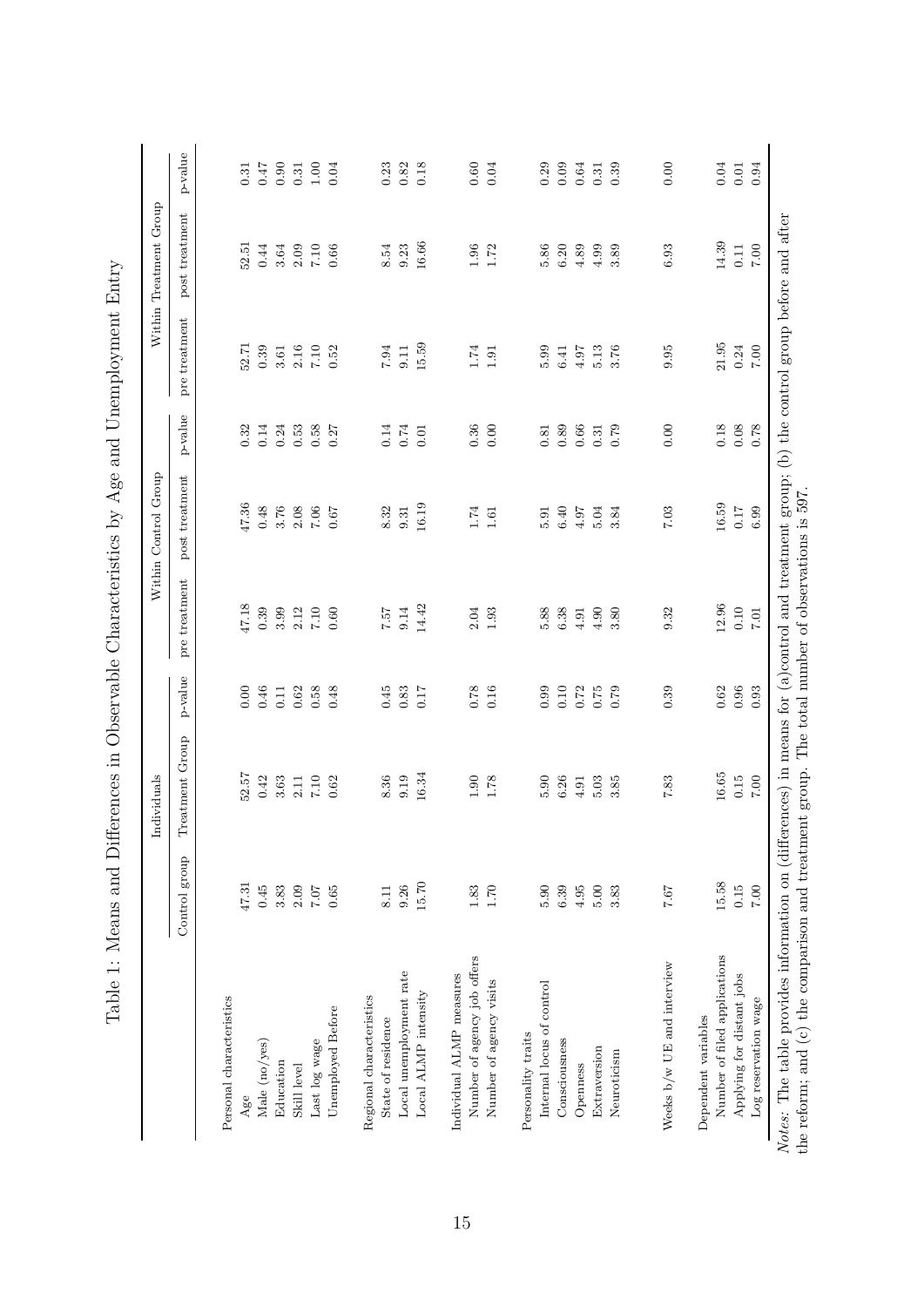is the share of respondents that has been unemployed prior to this current spell, which is higher in both the control and treatment group after the reform but only significantly different in the latter group.

When focusing on regional characteristics and individual ALMP measures, differences in some variables become apparent. However, changes over time occur for both age cohorts symmetrically and to a similar extent. In detail, the data suggest local active labor market intensity, measured by means of the share of ALMP participants over the number of total unemployed individuals, to be higher after the reform, yet for both treatment and control group. Local unemployment rates, in turn, remain constant. The same pattern applies to individual-level measures of support by the local Federal Employment Agencies. On average, the number of visits at the local agency is slightly lower after the reform. These small difference may, however, be explained by the fact that the mean number of weeks elapsed between the individuals' unemployment registration and the interview decreased for both age groups from nine weeks prior to the reform to seven weeks afterwards.

A simple comparison of job search measures for treatment, comparison and control groups already provides insights about the effects of this reform on job search behavior. Whereas the number of filed applications and the probability of applying for jobs that require moving is of similar magnitude for the control group, both measures of job search effort are lower for the treatment than for the comparison group. In contrast, mean reservation wages for treatment, comparison and control group are highly similar, providing no indication of higher reservation wages in response to the reform.

### <span id="page-16-0"></span>6 Results

Table [2](#page-18-0) provides the corresponding treatment effect estimates for the three outcomes of interest, the number of filed applications, the probability of applying for jobs that require moving and the reservation wage.

Column (1) of Panel A shows that the PBD has a negative and significant effect on the total number of applications. In this very simple model, the average number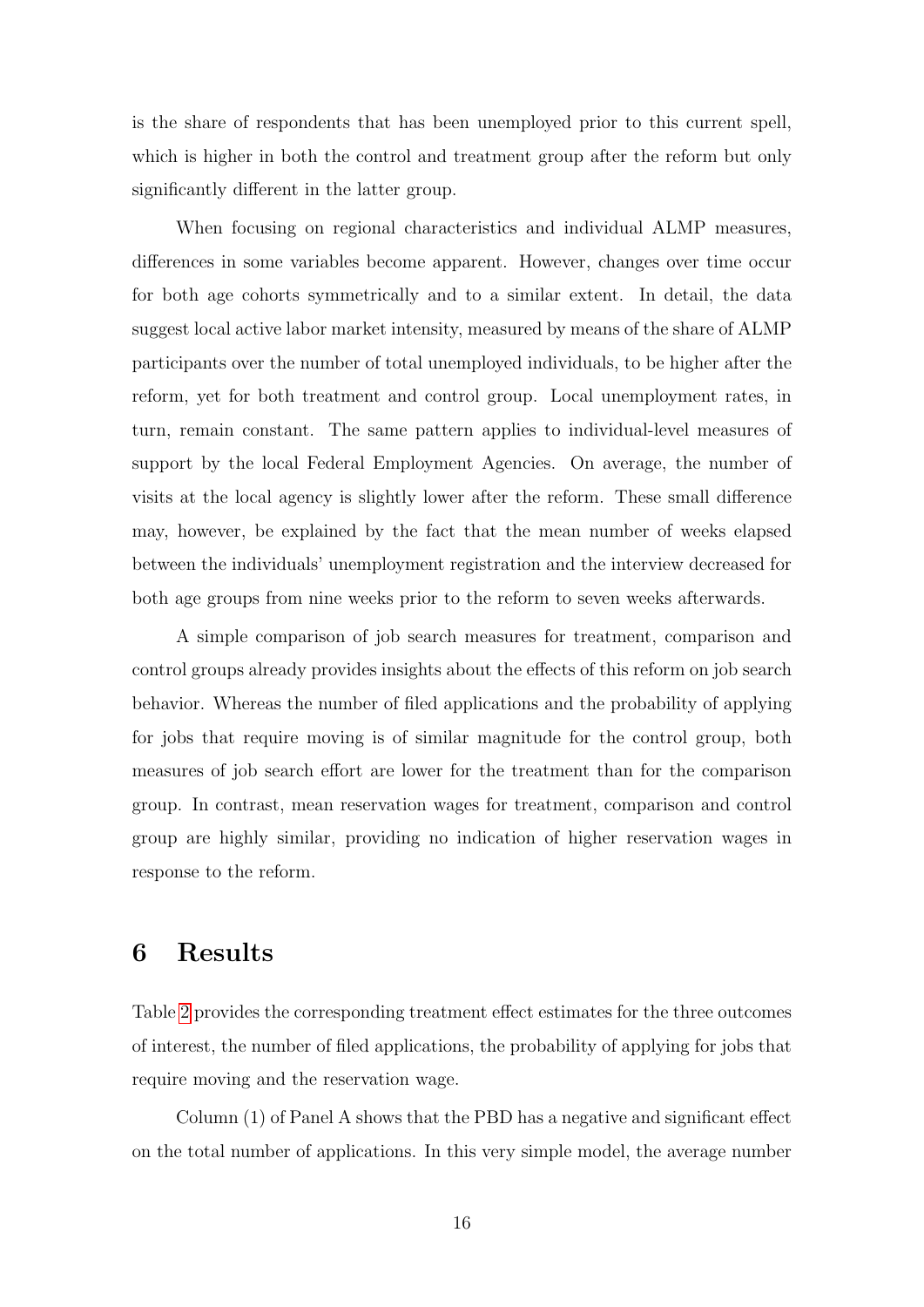of filed applications drops by around 40% of a standard deviation in response to the reform. In columns (2) to (5), control variables are successively added to the model to check the robustness of this result. Adding personal characteristics, such as the individuals' gender, level of training or last wage prior to unemployment hardly changes the treatment effect (see Column (2)). The same conclusions arise when adding individual-level controls of ALMP intensity (Column (3)), or regional controls of the labor market to the model (Column (4)). As it has been shown that personality traits may affect job search behavior [\(Caliendo et al., 2015\)](#page-25-12), information on individuals' personality traits are added in the most comprehensive specification. As displayed in Column (5), accounting for these variables, however, hardly affects the estimate.

Panel B of Table [2](#page-18-0) presents the corresponding results when focusing on the probability of applying for jobs that require moving as the outcome variable of interest. The estimates show a statistically significant and robust negative effect of the PBD on the probability of applying for a job that requires moving. From the results of the simple model presented in Column (1), it can be inferred that the probability decreases by around 20% in response to the reform. In line with the results of Panel A, the effect is very robust with respect to the inclusion of additional covariates. Estimates of the treatment effect provided in Columns (2) to (5) do not change much when successively adding controls.

The estimates presented in Panel C in turn provide no evidence in favor of higher reservation wages due to the increase in the PBD. The estimated treatment effect from the simple model presented in Column (1) is close to zero and statistically insignificant. This holds true when successively adding control variables to the model. Contrary to standard job search theory, this result is still in line with recent evidence by [Krueger and Mueller](#page-25-6) [\(2014\)](#page-25-6) and [Schmieder et al.](#page-26-2) [\(2015\)](#page-26-2), who show that reservation wages respond little over the spell of unemployment and with respect to changes in UI parameters because, for example, job seekers may potentially "anchor their reservation wage on their previous wage" [\(Krueger and Mueller, 2014,](#page-25-6) p.31). Overall, the moderate increase in the PBD is found to lower job search effort but keeps reservation wages unaffected.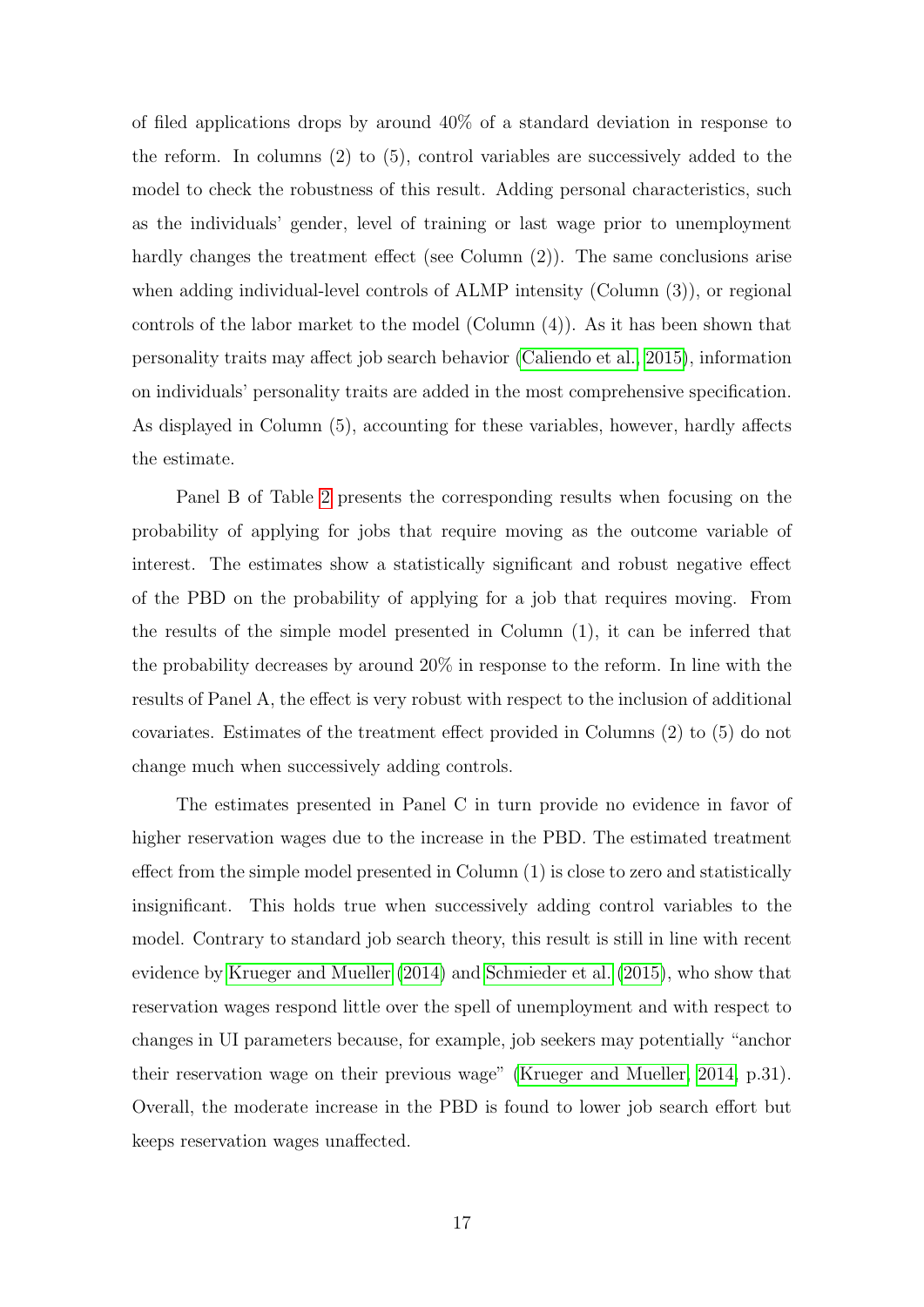<span id="page-18-0"></span>

| Panel $A$ – Number of job applications |             |             |                |                |              |
|----------------------------------------|-------------|-------------|----------------|----------------|--------------|
|                                        | (1)         | (2)         | (3)            | (4)            | (5)          |
| Date of Reform                         | 3.638       | $6.410**$   | $6.969**$      | $7.419***$     | 7.467***     |
|                                        | (2.685)     | (2.804)     | (2.874)        | (2.863)        | (2.790)      |
| Age Group Dummy                        | 8.996**     | 5.945       | 6.898          | $7.885*$       | 6.702        |
|                                        | (3.699)     | (4.712)     | (4.484)        | (4.628)        | (4.793)      |
| Treatment Effect                       | $-11.199**$ | $-10.766**$ | $-12.628***$   | $-12.914***$   | $-12.021***$ |
|                                        | (4.528)     | (4.456)     | (4.818)        | (4.786)        | (4.606)      |
| Adjusted- $R^2$                        | 0.005       | 0.044       | 0.125          | 0.134          | 0.151        |
| Panel $B - Distant$ applications       |             |             |                |                |              |
|                                        | (1)         | (2)         | (3)            | (4)            | (5)          |
| Date of Reform                         | $0.071*$    | $0.084*$    | $0.095**$      | 0.077          | $0.072\,$    |
|                                        | (0.040)     | (0.046)     | (0.046)        | (0.047)        | (0.047)      |
| Age Group Dummy                        | $0.144**$   | $0.185***$  | $0.193**$      | $0.197**$      | $0.194**$    |
|                                        | (0.057)     | (0.079)     | (0.079)        | (0.081)        | (0.080)      |
| Treatment Effect                       | $-0.205***$ | $-0.211***$ | $-0.223***$    | $-0.222***$    | $-0.218***$  |
|                                        | (0.066)     | (0.064)     | (0.064)        | (0.065)        | (0.065)      |
| Adjusted- $R^2$                        | 0.013       | 0.152       | 0.155          | 0.146          | 0.151        |
| Panel $C - (Log)$ reservation wage     |             |             |                |                |              |
|                                        | (1)         | (2)         | (3)            | (4)            | (5)          |
| Date of Reform                         | $-0.017$    | 0.008       | 0.011          | $-0.002$       | $-0.002$     |
|                                        | (0.061)     | (0.034)     | (0.035)        | (0.035)        | (0.035)      |
| Age Group Dummy                        | $-0.013$    | 0.065       | 0.057          | 0.039          | 0.046        |
|                                        | (0.080)     | (0.055)     | (0.055)        | (0.055)        | (0.055)      |
| Treatment Effect                       | 0.022       | $-0.027$    | $-0.027$       | $-0.022$       | $-0.020$     |
|                                        | (0.092)     | (0.049)     | (0.050)        | (0.050)        | (0.050)      |
| Adjusted- $R^2$                        | $-0.005$    | 0.707       | 0.710          | 0.709          | 0.710        |
| Individual controls                    | No          | Yes         | Yes            | Yes            | Yes          |
| <b>ALMP</b> measures                   | $\rm No$    | $\rm No$    | Yes            | Yes            | Yes          |
| Regional controls                      | No          | $\rm No$    | No             | Yes            | Yes          |
| Personality traits                     | No          | No          | N <sub>o</sub> | N <sub>o</sub> | Yes          |
| Number of observations                 | 598         | 598         | $598\,$        | 598            | 598          |

Table 2: The Effect of the PBD on Job Search

Notes: The table provides the baseline results of the analysis based on equation (1). Standard errors (in parantheses) are heteroscedasticity robust.  $\pi p < 0.1$ ,  $\pi p < 0.05$ , ∗∗∗ p < 0.01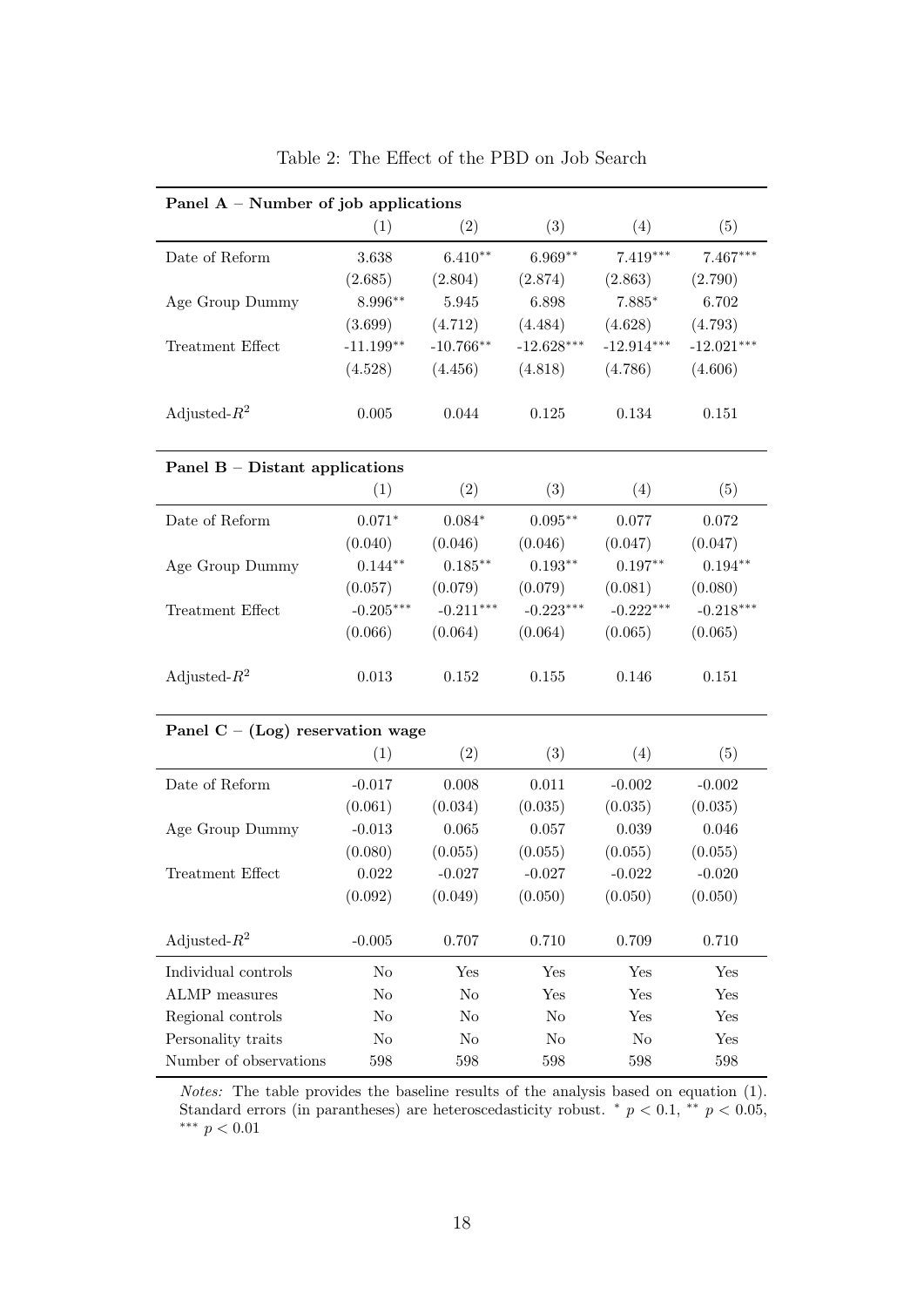<span id="page-19-0"></span>

|                          | (1)                               | (2)          | (3)               | (4)         | (5)            | (6)               |
|--------------------------|-----------------------------------|--------------|-------------------|-------------|----------------|-------------------|
| Date of Reform           | 3.780                             | $9.152***$   | 3.780             | $8.304***$  | 7.413          | $11.060**$        |
|                          | (2.968)                           | (3.350)      | (2.971)           | (3.161)     | (6.268)        | (4.801)           |
| Age Group Dummy          | $9.585***$                        | 5.306        | $9.585***$        | 7.387       | $9.602***$     | $7.975$ $^{\ast}$ |
|                          | (3.701)                           | (4.645)      | (3.705)           | (4.759)     | (3.699)        | (4.677)           |
| Treatment Effect         | $\textbf{-12.555}^{\ast\ast\ast}$ | $-13.000***$ | $-12.555^{***}\,$ | $-12.377**$ |                |                   |
|                          | (4.802)                           | (4.931)      | (4.807)           | (4.806)     |                |                   |
| $\times$ UE after reform |                                   |              | 3.674             | $-0.879$    |                |                   |
|                          |                                   |              | (5.578)           | (5.048)     |                |                   |
| interview Dec-Jan        |                                   |              |                   |             | $-10.539**$    | $-12.247***$      |
|                          |                                   |              |                   |             | (4.541)        | (4.495)           |
| interview Feb-Apr        |                                   |              |                   |             | $-14.900***$   | $-13.813***$      |
|                          |                                   |              |                   |             | (5.421)        | (5.286)           |
| interview May-Jul        |                                   |              |                   |             | $-12.250$      | $-12.781$ *       |
|                          |                                   |              |                   |             | (7.792)        | (7.444)           |
|                          |                                   |              |                   |             |                |                   |
| Adjusted- $R^2$          | 0.008                             | 0.171        | $0.006\,$         | 0.150       | $-0.000$       | 0.152             |
|                          |                                   |              |                   |             |                |                   |
| Individual controls      | No                                | Yes          | N <sub>o</sub>    | Yes         | $\rm No$       | Yes               |
| <b>ALMP</b> measures     | N <sub>o</sub>                    | Yes          | N <sub>o</sub>    | Yes         | N <sub>o</sub> | Yes               |
| Regional controls        | N <sub>0</sub>                    | Yes          | N <sub>o</sub>    | Yes         | N <sub>o</sub> | Yes               |
| Personality traits       | N <sub>o</sub>                    | Yes          | N <sub>o</sub>    | Yes         | N <sub>o</sub> | Yes               |
| Number of observations   | 505                               | 505          | 598               | 598         | 598            | 598               |

Table 3: PBD and the Number of Applications - Treatment Duration

Notes: The table shows the regression results of equation (1), focusing on differential effects due to the timing/duration of the treatment. The dependent variable is the number of applications. In Columns (1) and (2), all individuals who became unemployed prior to the reform but were interviewed thereafter are dropped. Standard errors (in parantheses) are heteroscedasticity robust.

\*  $p < 0.1$ , \*\*  $p < 0.05$ , \*\*\*  $p < 0.01$ 

Adjustment of job search behavior Due to the setup of the reform, the treatment group comprises a subset of individuals who learned about the reform after registering as unemployed but prior to the interview. These individuals therefore started their initial job search while expecting a PBD of 12 months but learned about the reform during the relevant search spell. In this section, it is hence tested whether there are different treatment effects for the fully and partly treated individuals. It is further tested whether the treatment effect remains stable over the survey period by allowing for different treatment effects from December 11 to January, February to April and May to July.

In a first step, all individuals who learned about the reform after unemployment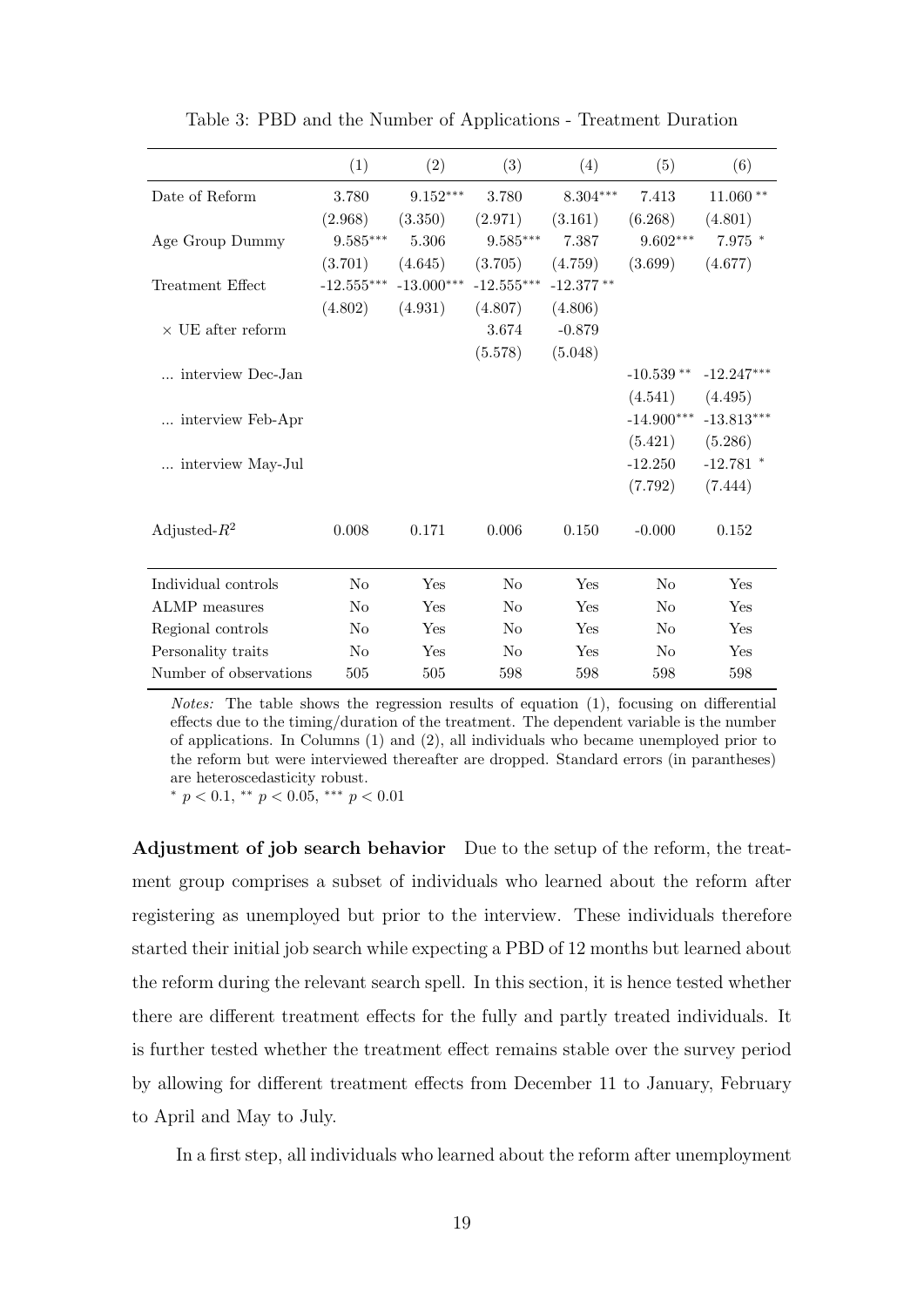registration but prior to the interview were dropped from the sample. Columns (1) and (2) of Table [3](#page-19-0) indicate that the estimated effect remains virtually unchanged when using the reduced sample. In line with this result, columns (3) and (4) further show no evidence of heterogeneous treatment effects for the partly and fully treated. While the treatment effect may certainly depend on the relative time period between entry into unemployment, the reform and the interview date, a small sample size unfortunately precludes further analysis of this potential heterogeneity. Columns (5) and (6) in turn indicate that treatment effects do not differ with respect to the interview date, which corroborates the baseline findings and evidence in favor of UI-induced moral hazard.

### 6.1 Sensitivity of Results and Heterogenous Effects

The following section investigates the sensitivity of the previous results and tests for heterogeneous treatment effects. Sensitivity of the results is studied by (i) accounting for adaptive behavior, (ii) assessing potential biases due to strategic layoff decisions of firms, and (iii) testing the unconfoundedness assumption by means of a pseudo treatment test. Moreover, heterogeneous treatment effects for particular subgroups of the unemployed are provided to analyze the extent of UI-induced moral hazard for males and females, different skill groups and individuals with and without prior unemployment experience.

Salience of the reform The fast implementation of the policy limits the potential of adaptive behavior. Knowledge about important aspect of the reform, such as the reform's date of inception and its retroactive implementation, only became public on December 11, 2007. In conjunction with exact knowledge about the interview date, this allows for the precise definition of treatment and control groups. However, as a general agreement about the reform was already reached by November 12, 2007, adaptive behavior to this news cannot be entirely ruled out.

Although early adaption to the reform would blur the control group and would bias estimates towards zero, given that the control and treatment group would be more similar, the sensitivity of the results is tested when redefining treatment and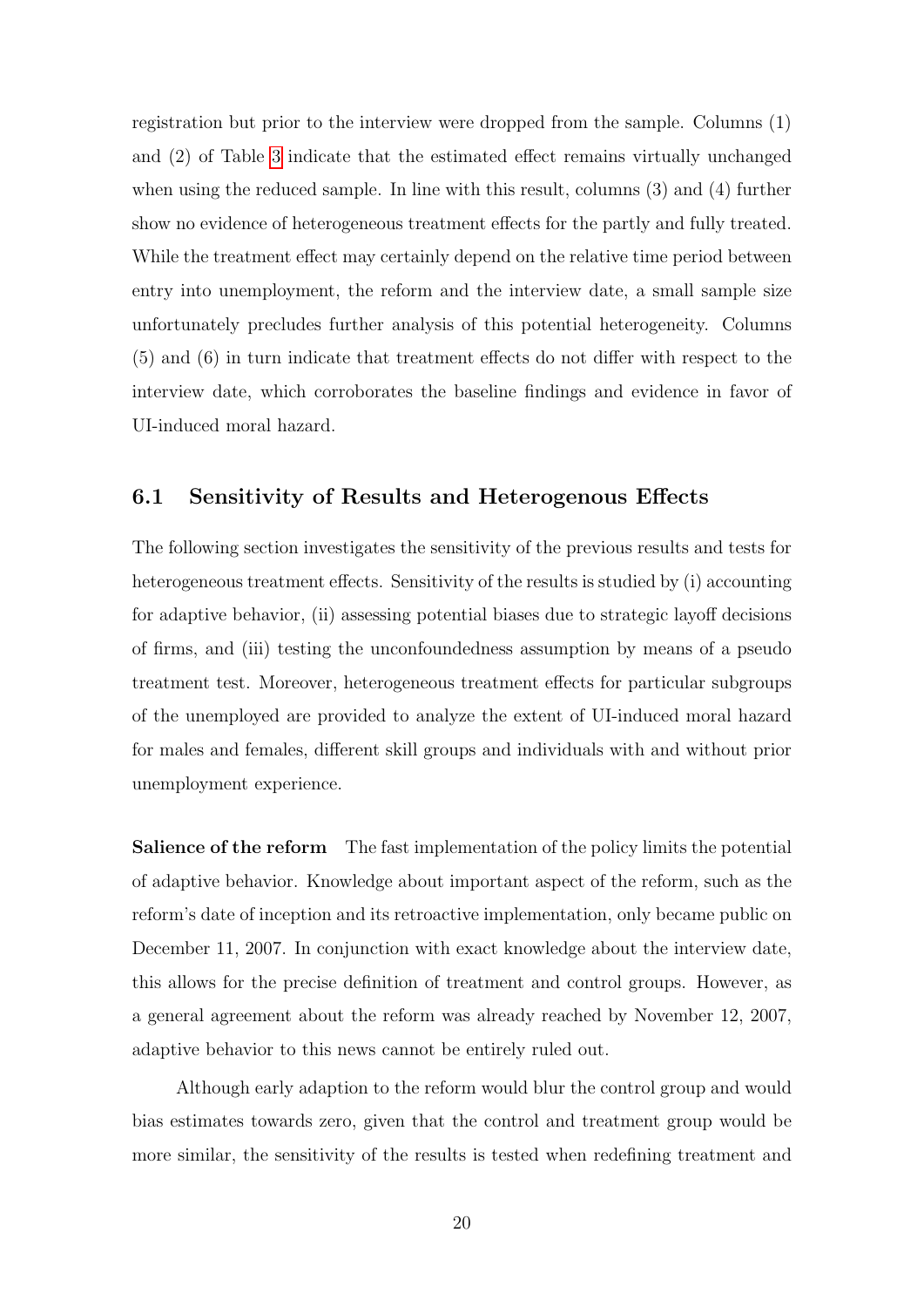control groups by November 12, 2007. Table [A.4](#page-30-0) in the Appendix provides the corresponding results for the three outcomes of interest, obtained from the most simple and most comprehensive version of the empirical model. The estimates highlight that all qualitative results of the analysis remain robust to the redefinition of the reform's date.[16](#page-21-0)

Strategic timing of layoffs As highlighted above, strategic timing of layoffs may impede the causal interpretation of the findings provided. Although strict employment protection laws in Germany limit the scope for strategic firing decisions of  $\text{firms}^{17}$  $\text{firms}^{17}$  $\text{firms}^{17}$ , the robustness of the findings is tested by limiting the analysis to those individuals who became unemployed due to plant closure, the termination of a mutual contract and alike. Although the number of observations decreases significantly, the results presented in Table [A.5](#page-30-1) demonstrate that estimates remain robust to this constraint.

Pseudo treatment Identification of the underlying model further relies on the assumption that individuals are randomly assigned to treatment and control group and are similar in terms of observable and unobservable characteristics. While observable characteristics are indeed similar among treatment, comparison and control groups (cf. Table [1\)](#page-15-0), unobservable variables may still violate the unconfoundedness assumption. Following [Rosenbaum](#page-26-6) [\(1987\)](#page-26-6), this assumption is indirectly tested by estimating the causal effect of the treatment for two groups of individuals that were unaffected by the reform (workers aged 40 to 44 and 45 to 49, respectively); with one of the two groups (the older age group) being arbitrarily considered as pseudo-treated. No evidence of any pseudo treatment effect on the outcomes would strengthen the claim of unconfoundedness. Table [A.6](#page-31-0) shows support for the identifying assumption, given that pseudo-treatment effects for all three measures of job

<span id="page-21-0"></span><sup>16</sup> However, point estimates are smaller and less precisely estimated, which suggest that the reform's date in the baseline regressions is correctly chosen.

<span id="page-21-1"></span><sup>&</sup>lt;sup>17</sup> Dismissal of regular workers is subject to a variety of legal regulations. Advanced notice of layoff is required by law, with the period of notice increasing with workers' tenure (§622, German Civil Code). Additional rules (Kündigungsschutzgesetz) apply for plants that employ at least ten full-time equivalent workers. Rates of job destruction and creation mirror these legislative features of the German labor market: job and worker flow rates are around 50% lower than in the US [\(Bachmann et al., 2013\)](#page-25-13).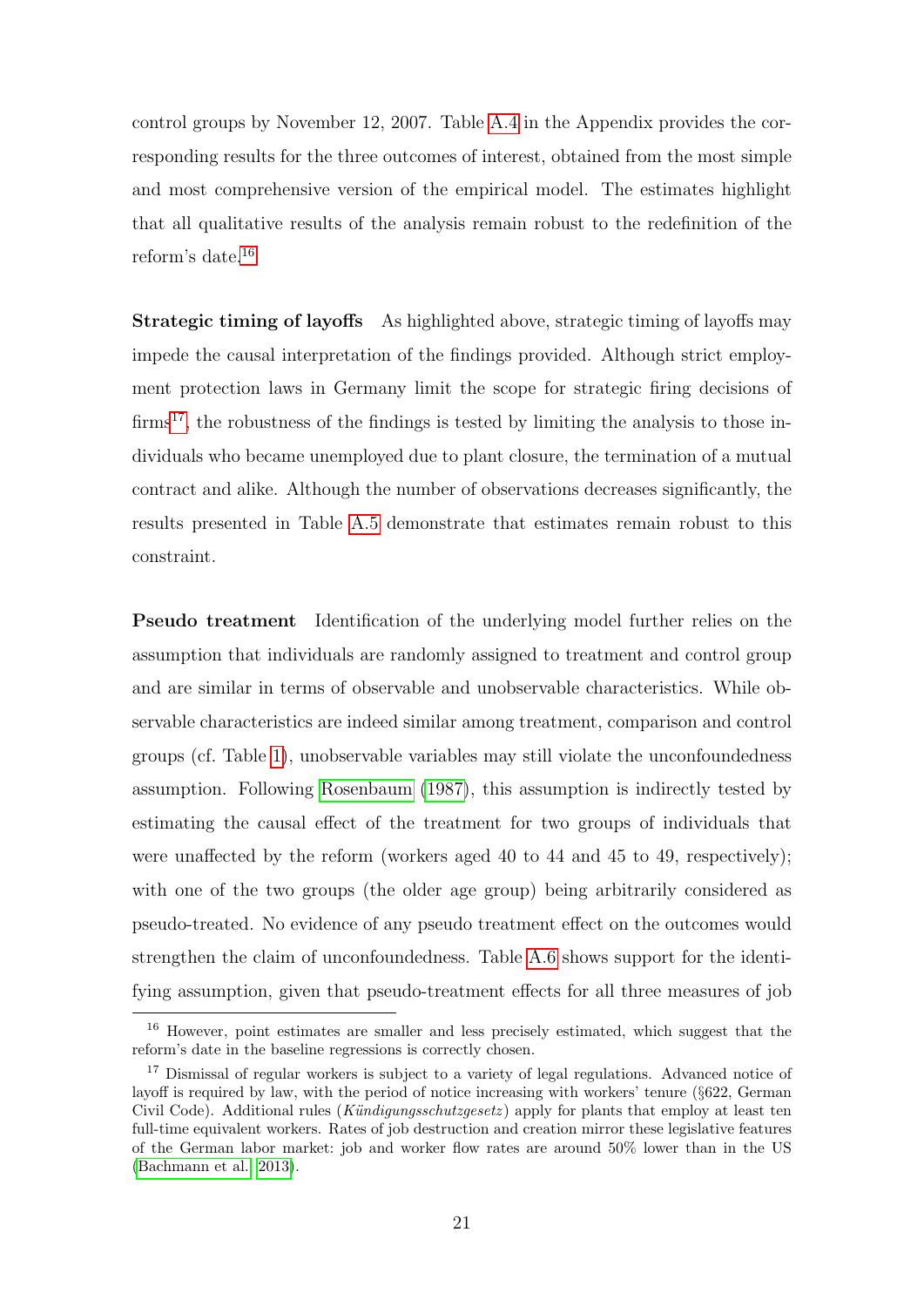search effort are small and statistically insignificant.

Heterogeneous treatment effects Lastly, the presence of heterogeneous treatment effects is investigated, focusing on differential effects by gender, skill and prior unemployment experience. Estimates of the treatment effect on the number of job applications are provided for the most simple and most comprehensive specification, respectively. Corresponding results for the probability of applying for jobs that require moving are provided in Table [A.7](#page-32-0) in the Appendix of the paper.

Columns (1) and (2) of Table [4](#page-23-0) show that both females and males respond similarly to the extension of the PBD. The number of filed job applications decreases by around 9 and 7 applications, respectively. When focusing on individuals' skills (see Columns (3) and (4)), treatment effects are strong and significant for low- and medium-skilled workers but insignificant and small for the high-skilled, suggesting that UI-induced moral hazard is absent for those individuals who have invested more time and resources in their education. Finally, when testing for heterogeneous effects by prior unemployment experience, the estimates provide no evidence that the previously unemployed react differently to the reform. The treatment effect is of similar magnitude for both types of individuals, which in turn suggests that potential biases due to the study's limitation on unemployed individuals who fulfilled both entitlement criteria without any interruption should be small (cf. Section [5\)](#page-9-0).

### <span id="page-22-0"></span>7 Conclusion

To date, a large empirical literature has established that UI generosity significantly affects the duration of unemployment. While this finding is usually attributed to UI-induced moral hazard, empirical evidence on the assumed relationship is scarce. Using quasi-experimental variation in the PBD for one specific age group of workers in Germany, both before and after the rapid implementation of the new legislation in 2007/2008, paired with direct information on the job search behavior of unemployed individuals, this paper complements the existing evidence by providing causal estimates of the effect of the PBD on job search effort and reservation wages.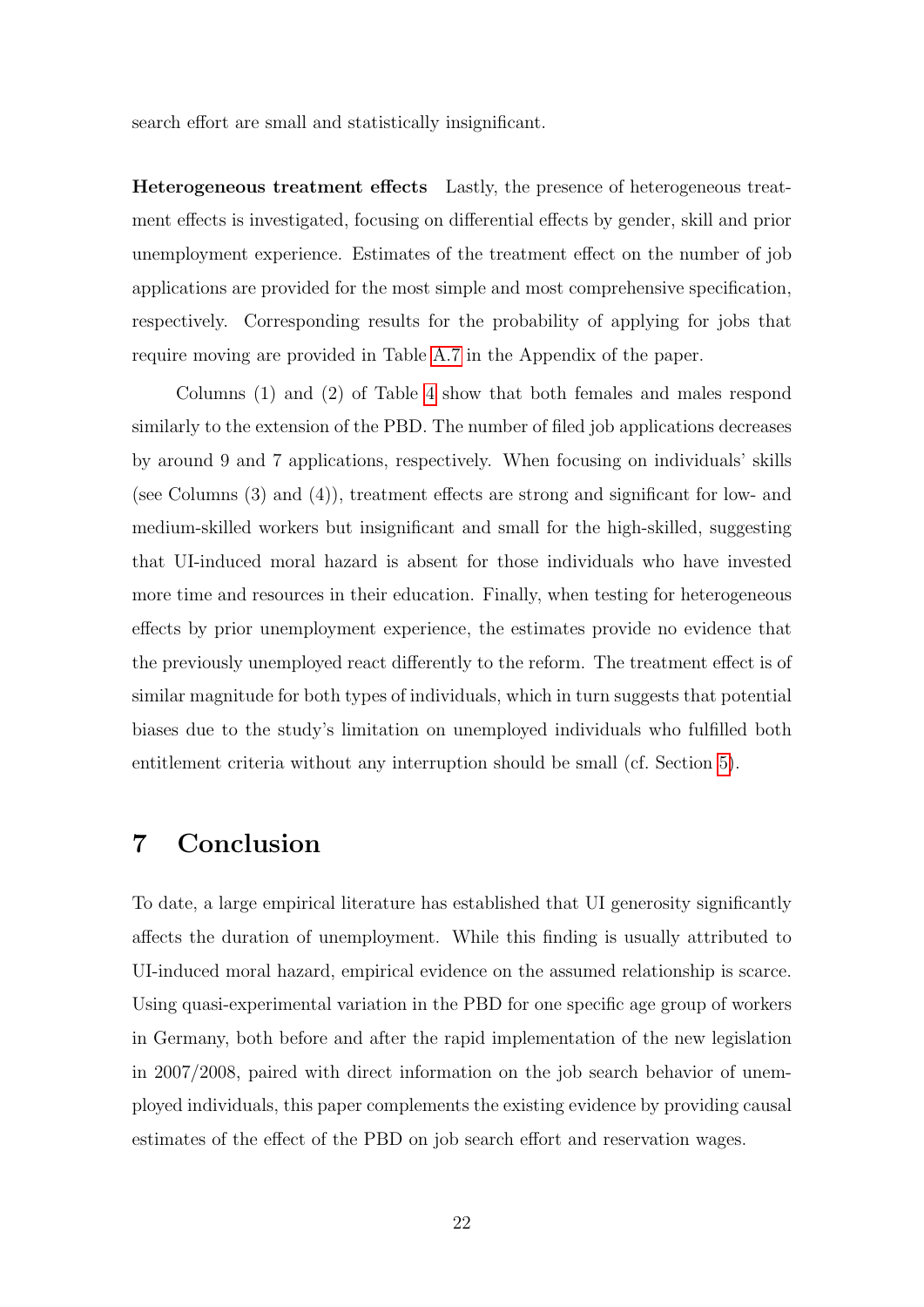<span id="page-23-0"></span>

| Dep. Var.: Job applications | (1)            | (2)          | (3)            | (4)          | (5)            | (6)         |
|-----------------------------|----------------|--------------|----------------|--------------|----------------|-------------|
| Date of Reform              | 3.363          | $7.419***$   | $4.818*$       | $7.316***$   | $3.854\,$      | $7.468***$  |
|                             | (2.770)        | (2.783)      | (2.866)        | (2.776)      | (2.830)        | (2.795)     |
| Age Group Dummy             | $8.992**$      | 6.633        | $8.622**$      | 6.649        | $8.751**$      | 6.686       |
|                             | (3.697)        | (4.779)      | (3.642)        | (4.814)      | (3.810)        | (5.003)     |
| Treatment X Female          | $-12.228***$   | $-11.560***$ |                |              |                |             |
|                             | (4.558)        | (4.109)      |                |              |                |             |
| Treatment X Male            | $-9.578*$      | $-12.568**$  |                |              |                |             |
|                             | (5.543)        | (6.179)      |                |              |                |             |
| Treatment X Low-Skilled     |                |              | $-11.900**$    | $-11.200*$   |                |             |
|                             |                |              | (4.772)        | (5.771)      |                |             |
| Treatment X Medium-Skilled  |                |              | $-13.374***$   | $-14.178***$ |                |             |
|                             |                |              | (4.620)        | (4.667)      |                |             |
| Treatment X High-Skilled    |                |              | $-1.546$       | $-2.964$     |                |             |
|                             |                |              | (8.410)        | (8.566)      |                |             |
| Treatment X Not UE before   |                |              |                |              | $-13.286**$    | $-12.100*$  |
|                             |                |              |                |              | (5.907)        | (6.341)     |
| Treatment X UE before       |                |              |                |              | $-9.787**$     | $-11.975**$ |
|                             |                |              |                |              | (4.676)        | (4.677)     |
| Adjusted- $R^2$             | 0.008          | 0.150        | 0.017          | 0.154        | 0.004          | 0.150       |
|                             |                |              |                |              |                |             |
| Individual controls         | N <sub>o</sub> | Yes          | N <sub>o</sub> | Yes          | $\rm No$       | Yes         |
| ALMP measures               | $\rm No$       | Yes          | N <sub>o</sub> | Yes          | No             | Yes         |
| Regional controls           | $\rm No$       | Yes          | N <sub>o</sub> | Yes          | $\rm No$       | Yes         |
| Personality traits          | No             | Yes          | N <sub>o</sub> | Yes          | N <sub>o</sub> | Yes         |
| Number of observations      | 598            | 598          | 598            | 598          | 598            | 598         |

Table 4: Heterogenous Effect - PBD and the Number of Applications

Notes: The table shows the regression results of equation (1), allowing for heterogeneous treatment effects by (a) gender, (b) education, and (c) prior unemployment experience. The dependent variable is the number of applications. Standard errors (in parantheses) are heteroscedasticity robust. \* $p<0.1,$ \*\* $p<0.05,$ \*\*\* $p<0.01$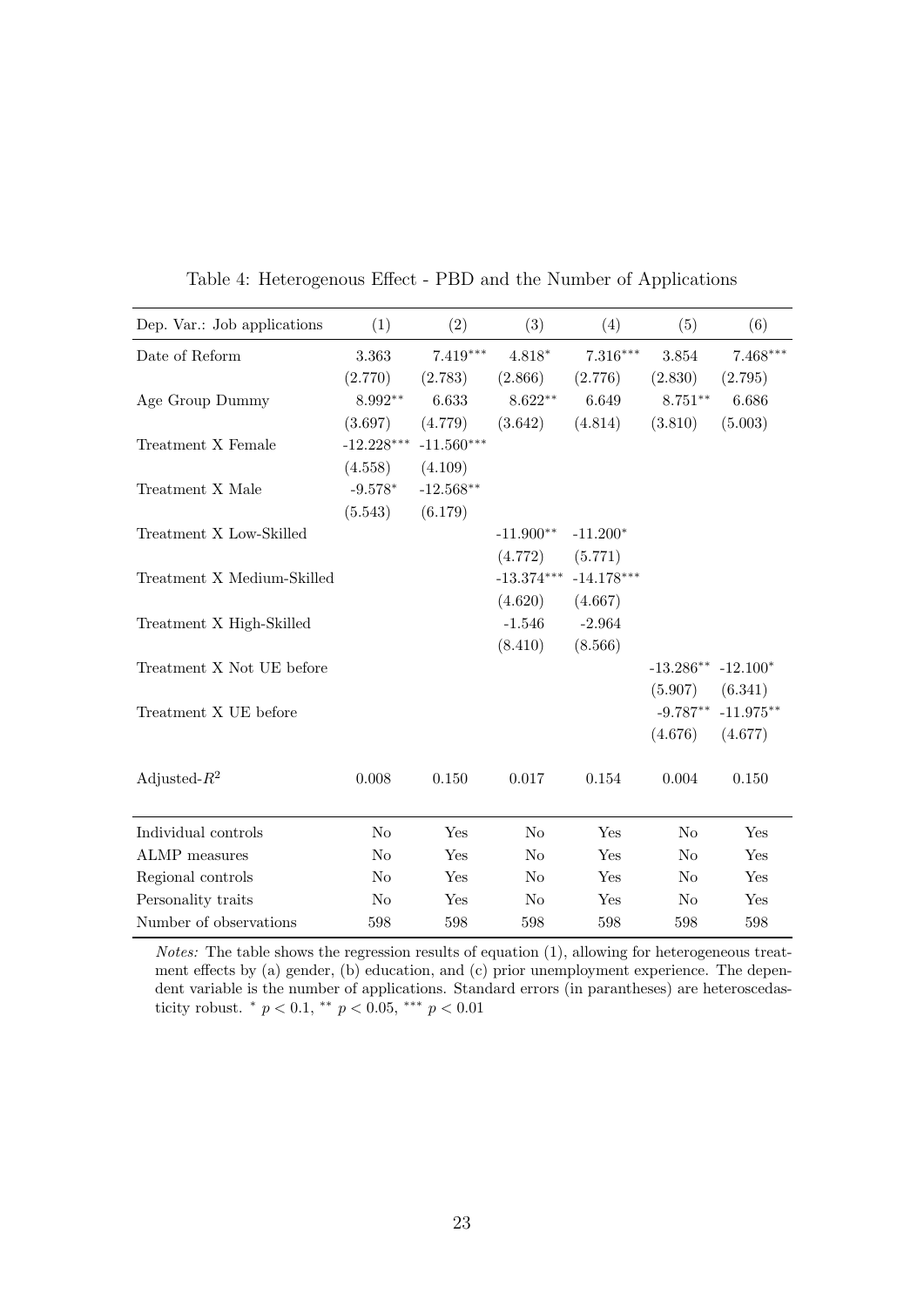The results of this analysis lend considerable support to the existence of UIinduced moral hazard, with the extension of the PBD leading to a considerable decrease in job search effort measured by the number of filed applications and the probability of applying for jobs that require moving. In line with recent evidence (see, among others, [Krueger and Mueller](#page-25-6) [\(2014\)](#page-25-6) and [Schmieder et al.](#page-26-2) [\(2015\)](#page-26-2)) but in contrast to standard job search theory, reservation wages, however, remain unaffected by the reform.

Overall, the study provides comprehensive evidence of strategic search behavior. Unemployed individuals respond to more generous UI by reducing search effort, which highlights the trade-off faced by policy makers when designing UI schemes. While UI should allow individuals to actively search for suitable reemployment, disincentive effects arising from too generous UI should also be avoided in turn. Based on the findings of this study, future research might aim at estimating effort choices and reemployment probabilities due to changes in UI in one integrated framework.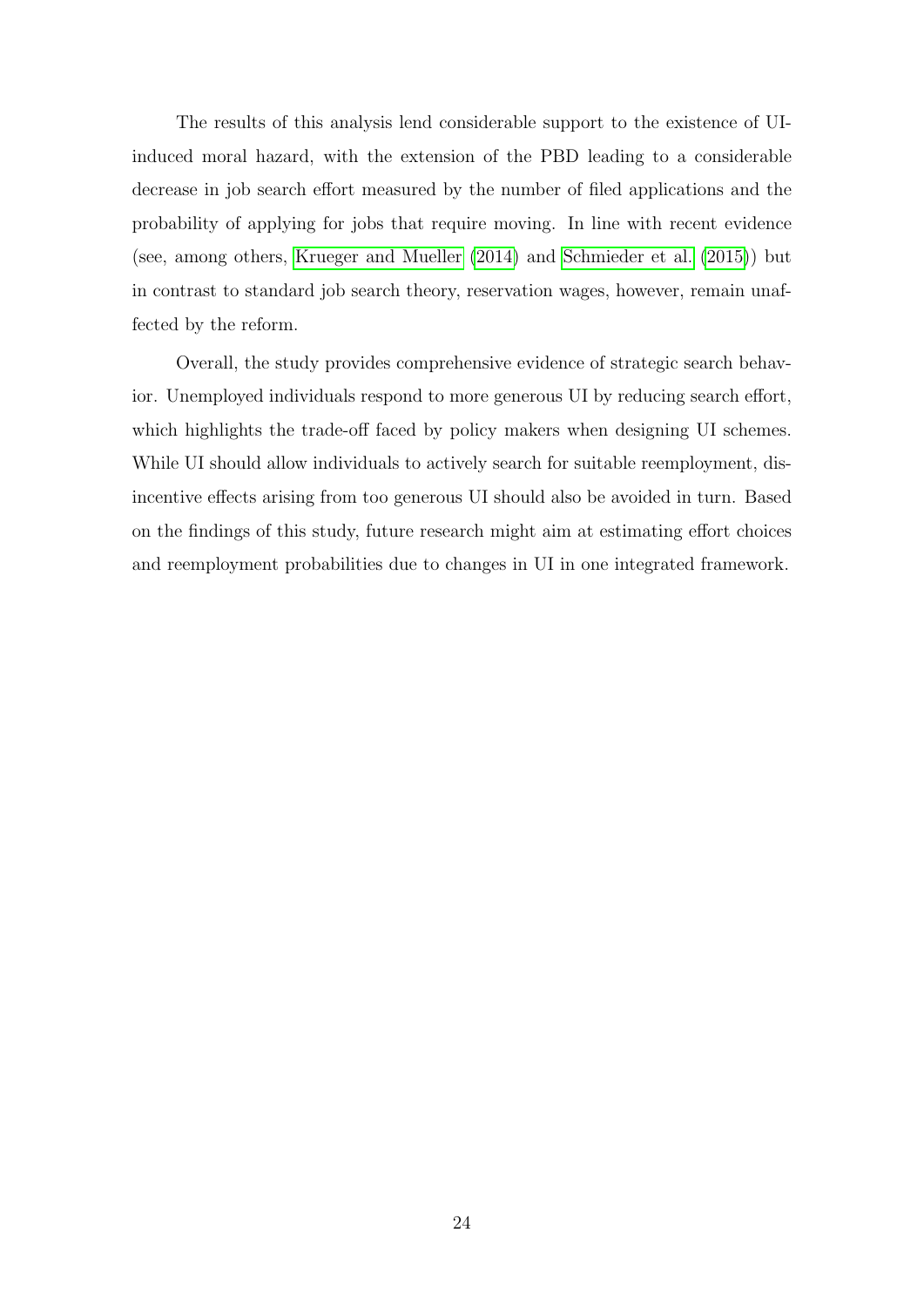### References

- <span id="page-25-10"></span>Arni, P., M. Caliendo, S. Künn, and K. F. Zimmermann (2014). The IZA evaluation dataset survey: a scientific use file. IZA Journal of European Labor Studies  $3(6)$ .
- <span id="page-25-8"></span>Arni, P. and A. Schiprowski (2015). The Effects of Binding and Non-Binding Job Search Requirements. IZA Discussion Paper 8951.
- <span id="page-25-13"></span>Bachmann, R., C. Bayer, S. Seth, and F. Wellschmied (2013). Cyclicality of Job and Worker Flows: New Data and a New Set of Stylized Facts. IZA Discussion Paper 7192.
- <span id="page-25-4"></span>Baker, S. R. and A. Fradkin (2015). The Impact of Unemployment Insurance on Job Search: Evidence from Google Search Data. mimeo.
- <span id="page-25-7"></span>Barron, J. M. and W. B. Mellow (1979). Search Effort In The Labor Market. Journal of Human Resources 14 (3), 389–404.
- <span id="page-25-9"></span>Black, D. A., J. A. Smith, M. C. Berger, and B. J. Noel (2003). Is the Threat of Reemployment Services More Effective Than the Services Themselves? Evidence from Random Assignment in the UI System. American Economic Review 93 (4), 1313–1327.
- <span id="page-25-12"></span>Caliendo, M., D. A. Cobb-Clark, and A. Uhlendorf (2015). Locus of Control and Job Search Strategies. Review of Economics and Statistics 97(1), 88–103.
- <span id="page-25-5"></span>Card, D., R. Chetty, and A. Weber (2007). Cash-on-Hand and Competing Models of Intertemporal Behavior: New Evidence from the Labor Market. Quarterly Journal of Economics 122 (4), 1511–1560.
- <span id="page-25-1"></span>Card, D. and P. B. Levine (2000). Extended benefits and the duration of UI spells: evidence from the New Jersey extended benefit program. Journal of Public Economics 78, 107–138.
- <span id="page-25-3"></span>Chetty, R. (2008). Moral hazard versus liquidity and optimal unemployment insurance. Journal of Political Economy  $116(2)$ , 173–234.
- <span id="page-25-0"></span>Katz, J. and B. Meyer (1990). The Impact of the Potential Duration of Unemployment Benefits on the Duration of Unemployment. Journal of Public Economics 41, 45–72.
- <span id="page-25-6"></span>Krueger, A. B. and A. I. Mueller (2014). A Contribution to the Empirics of Reservation Wages. NBER Working Paper 19870 (forthcomming in: American Economic Journal: Economic Policy).
- <span id="page-25-11"></span>Kyyrä, T. and V. Ollikainen (2008). To search or not to search? The effects of UI benefit extension for the older unemployed. Journal of Public Economics 92, 2048–2070.
- <span id="page-25-2"></span>Lalive, R., J. van Ours, and J. Zweimüller  $(2006)$ . How Changes in Financial Incentives Affect the Duration of Unemployment. Review of Economic Studies 73, 1009–1038.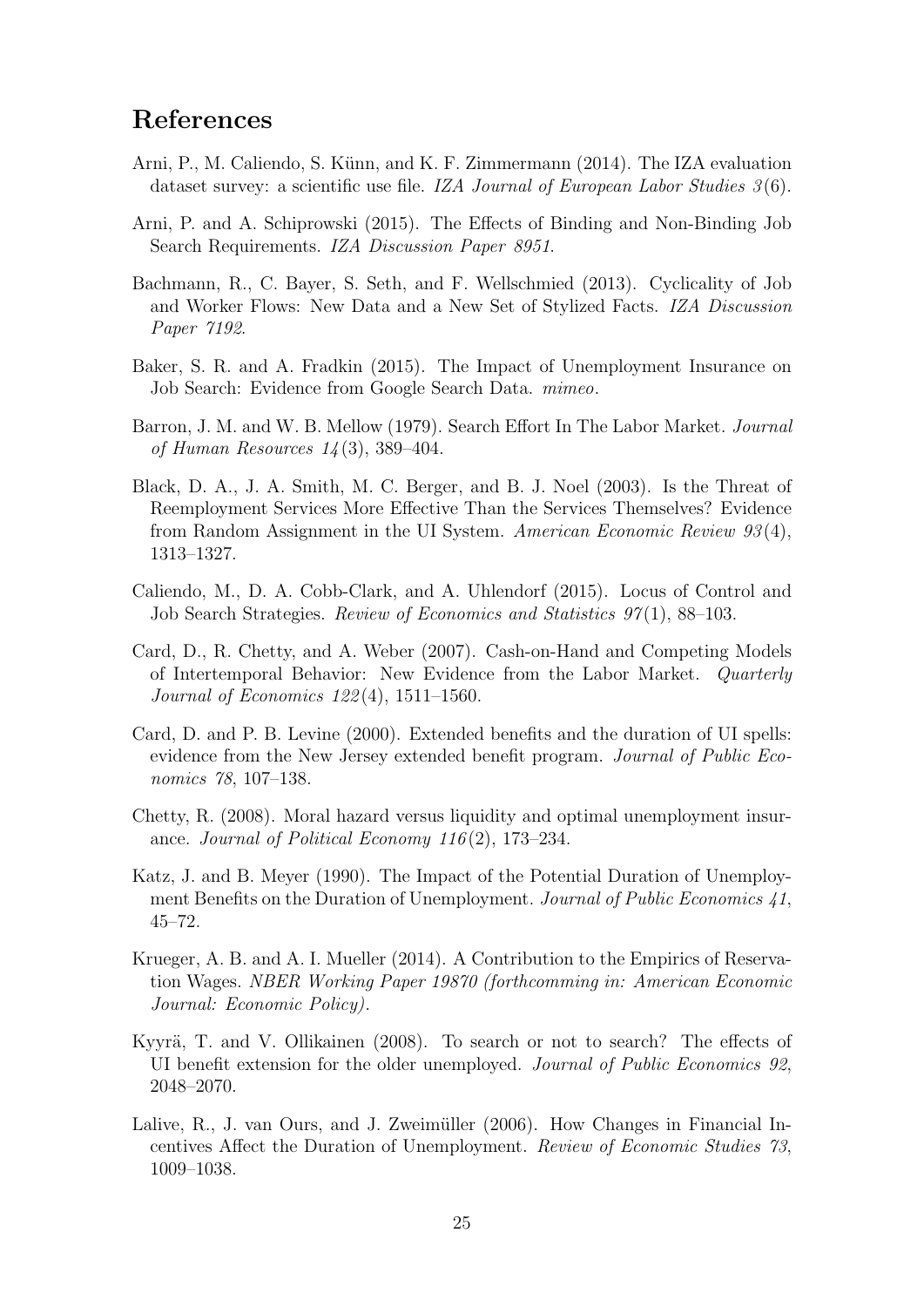- <span id="page-26-3"></span>Marinescu, I. (2015). The General Equilibrium Impacts of Unemployment Insurance: Evidence from a Large Online Job Board. mim.
- <span id="page-26-6"></span>Rosenbaum, P. (1987). The Role of a Second Control Group in an Observational Study. Statistical Science 2, 292–306.
- <span id="page-26-1"></span>Schmieder, J. F., T. von Wachter, and S. Bender (2012). The Effects of Extended Unemployment Insurance Over The Business Cycle: Evidence From Regression Discontinuity Estimates Over 20 Years. The Quarterly Journal of Economics 127, 701–752.
- <span id="page-26-2"></span>Schmieder, J. F., T. von Wachter, and S. Bender (2015). The effect of unemployment benefits and nonemployment durations on wages. accepted at: American Economic Review.
- <span id="page-26-4"></span>Van den Berg, G. (1990). Nonstationarity in Job Search Theory. Review of Economic Studies 57, 255–277.
- <span id="page-26-0"></span>Van Ours, J. C. and M. Vodopivec (2006). How Shortening the Potential Duration of Unemployment Benefits Affects the Duration of Unemployment: Evidence from a Natural Experiment. Journal of Labor Economics 24 (2), 351–378.
- <span id="page-26-5"></span>Van Ours, J. C. and M. Vodopivec (2008). Does reducing unemployment insurance generosity reduce job match quality? Journal of Public Economics 92, 684–695.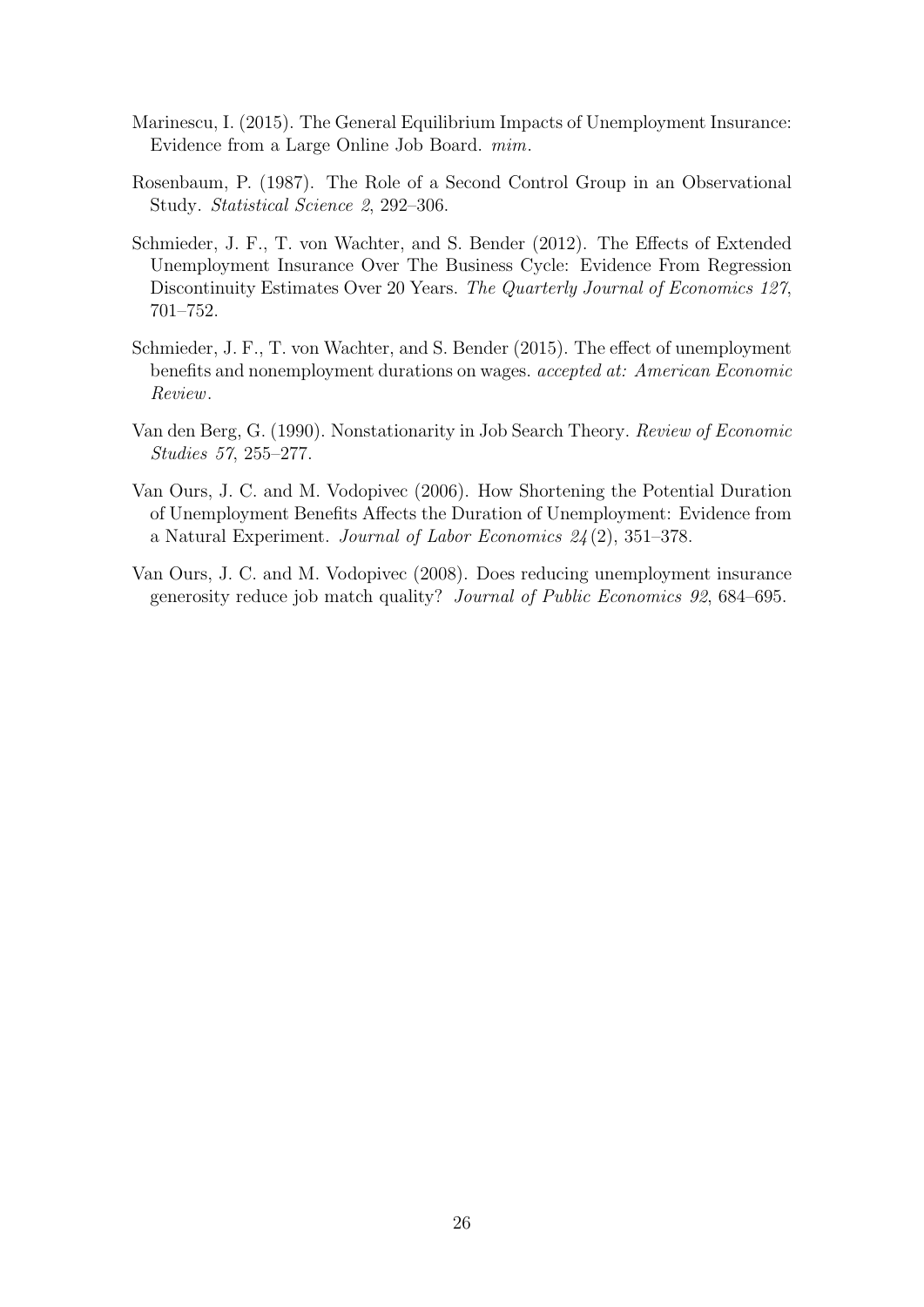# A Appendix

<span id="page-27-1"></span>

| Before January 1 2008                         |    |    |    |    |    |    |    |
|-----------------------------------------------|----|----|----|----|----|----|----|
|                                               |    |    |    |    |    |    |    |
| Period of UI contribution (months)            | 12 | 16 | 20 | 24 | 30 | 36 |    |
| $\&$ Age of eligible person $\ldots$ or above |    |    |    |    | 55 | 55 |    |
| Potential Benefit Duration (PBD)              | 6  | 8  | 10 | 12 | 15 | 18 |    |
| Since January 1 2008                          |    |    |    |    |    |    |    |
| Period of UI contribution (months)            | 12 | 16 | 20 | 24 | 30 | 36 | 48 |
| & Age of eligible person $\ldots$ or above    |    |    |    |    | 50 | 55 | 58 |
| Potential Benefit Duration (PBD)              | 6  | 8  | 10 | 12 | 15 | 18 | 24 |

### Table A.1: Claimants' Age, Length of UI Contributions and PBD

Notes: The table shows the relationship between the claimant's age, length of UI contributions and the potential benefit duration. Note that prior to the reform, the qualifying period determining the length of coverage was three years. It was extended to five years by January 1 2008.

<span id="page-27-0"></span>



Notes: The graph plots monthly (seasonal-adjusted) unemployment rates from January 2006 to December 2010 for Germany. The data are provided by the German Federal Employment Agency.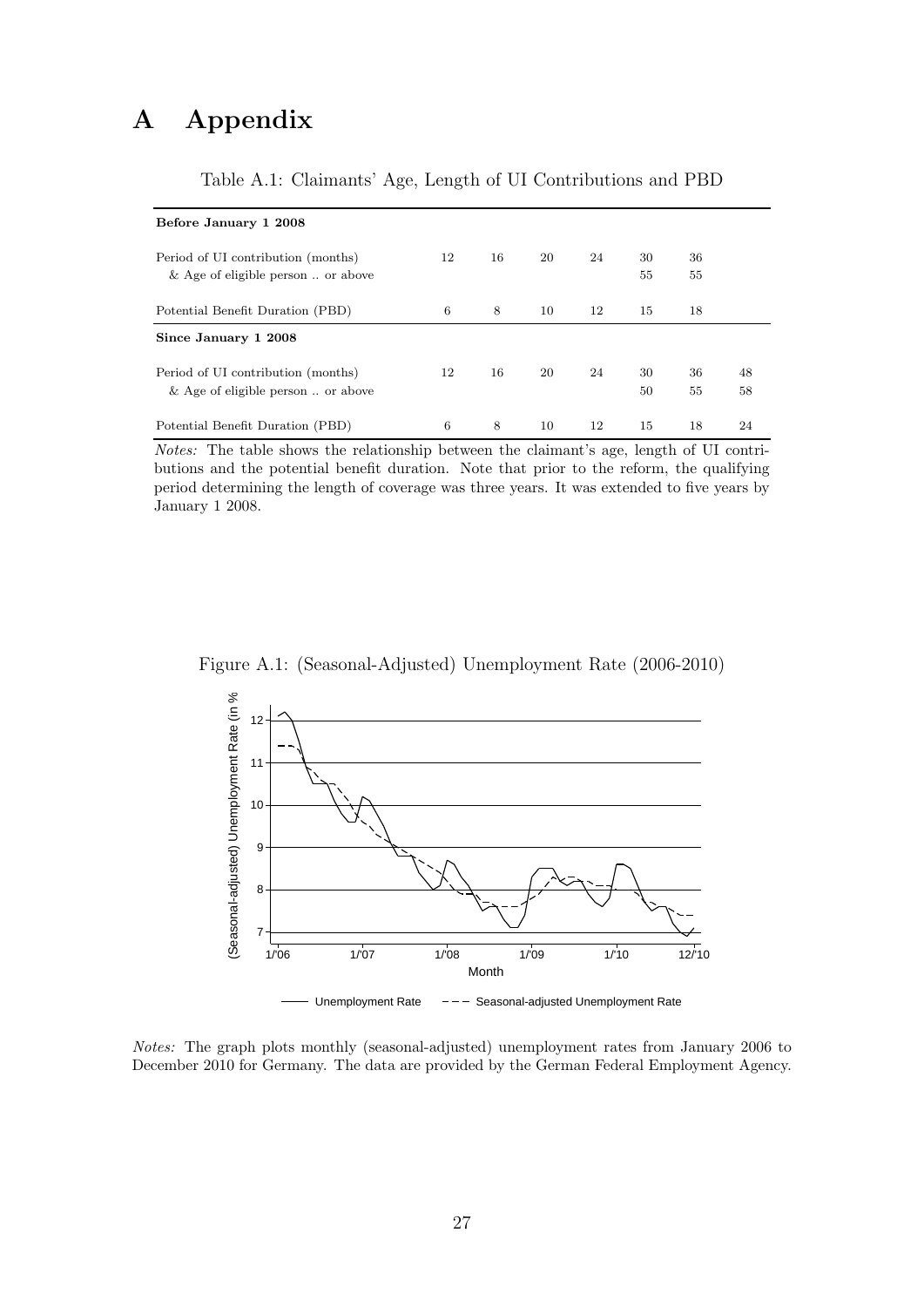

<span id="page-28-1"></span>Figure A.2: Number of Granted Employment Integration Subsidies (2006-2010)

Notes: The graph plots the annual number of granted employment integration subsidies. The data are provided by the German Federal Employment Agency.

<span id="page-28-0"></span>

|                              | Mean  | <b>Std Deviation</b> | Minimum | Maximum | Observations |
|------------------------------|-------|----------------------|---------|---------|--------------|
|                              |       |                      |         |         |              |
| Dependent variables          |       |                      |         |         |              |
| Number of filed applications | 16.07 | 26.82                | 0.00    | 400.00  | 598          |
| Applying for distant jobs    | 0.15  | 0.36                 | 0.00    | 1.00    | 598          |
| Log reservation wage         | 7.00  | 0.47                 | 5.30    | 8.99    | 559          |
| Personal characteristics     |       |                      |         |         |              |
| Age                          | 49.72 | 3.00                 | 45.00   | 55.17   | 598          |
| Male $(no/yes)$              | 0.44  | 0.50                 | 0.00    | 1.00    | 598          |
| Education                    | 3.74  | 1.50                 | 0.00    | 7.00    | 598          |
| Skill level                  | 2.10  | 0.50                 | 1.00    | 3.00    | 598          |
| Last log wage                | 7.08  | 0.56                 | 5.08    | 9.21    | 598          |
| Unemployed Before            | 0.64  | 0.48                 | 0.00    | 1.00    | 598          |
| Regional characteristics     |       |                      |         |         |              |
| Local unemployment rate      | 9.23  | 3.93                 | 3.00    | 17.00   | 598          |
| Local ALMP intensity         | 15.99 | 5.60                 | 7.00    | 30.00   | 598          |
| State of residence           | 8.22  | 4.07                 | 1.00    | 16.00   | 598          |
| Individual ALMP measures     |       |                      |         |         |              |
| Number of agency job offers  | 1.86  | 3.00                 | 0.00    | 25.00   | 598          |
| Number of agency visits      | 1.74  | 0.70                 | 0.00    | 4.00    | 598          |
| Personality traits           |       |                      |         |         |              |
| Internal locus of control    | 5.90  | 0.94                 | 1.33    | 7.00    | 598          |
| Consciousness                | 6.33  | 0.94                 | 1.00    | 7.00    | 598          |
| Openness                     | 4.93  | 1.25                 | 1.00    | 7.00    | 598          |
| Extraversion                 | 5.01  | 1.06                 | 1.00    | 7.00    | 598          |
| Neuroticism                  | 3.84  | 1.20                 | 1.00    | 7.00    | 598          |

Table A.2: Descriptive Statistics on Estimation Sample

Source: The table provides descriptive statistics for the underlying estimation sample. The number of observations is 597, expect for the reservation wage  $(N = 559)$ .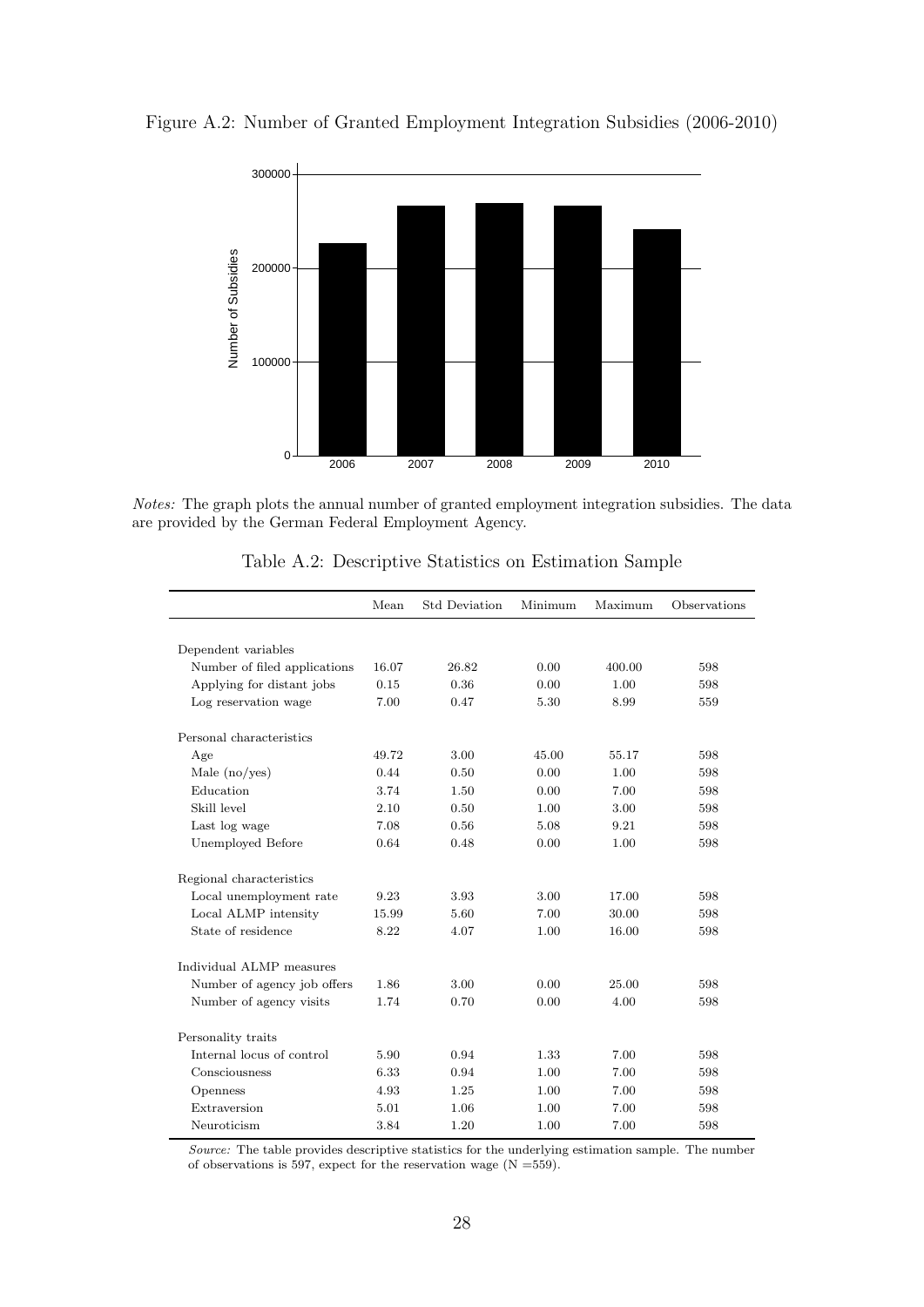|                          | (1)                   | (2)                   | (3)                   | (4)         | (5)            | (6)         |
|--------------------------|-----------------------|-----------------------|-----------------------|-------------|----------------|-------------|
| Date of Reform           | 0.067                 | 0.072                 | 0.067                 | 0.068       | 0.096          | 0.100       |
|                          | (0.043)               | (0.055)               | (0.043)               | (0.053)     | (0.070)        | (0.072)     |
| Age Group Dummy          | $0.131\; ^{\ast\ast}$ | $0.186$ $^{\ast\ast}$ | $0.131\; ^{\ast\ast}$ | $0.177**$   | $0.131**$      | $0.179**$   |
|                          | (0.058)               | (0.087)               | (0.058)               | (0.081)     | (0.058)        | (0.081)     |
| Treatment Effect         | $-0.192***$           | $-0.212***$           | $-0.192***$           | $-0.204***$ |                |             |
|                          | (0.069)               | (0.068)               | (0.069)               | (0.067)     |                |             |
| $\times$ UE after reform |                       |                       | 0.029                 | 0.038       |                |             |
|                          |                       |                       | (0.083)               | (0.086)     |                |             |
| interview Dec-Jan        |                       |                       |                       |             | $-0.150**$     | $-0.189***$ |
|                          |                       |                       |                       |             | (0.075)        | (0.072)     |
| interview Feb-Apr        |                       |                       |                       |             | $-0.184$ *     | $-0.182$ *  |
|                          |                       |                       |                       |             | (0.097)        | (0.093)     |
| interview May-Jul        |                       |                       |                       |             | $-0.242***$    | $-0.217**$  |
|                          |                       |                       |                       |             | (0.083)        | (0.084)     |
|                          |                       |                       |                       |             |                |             |
| Adjusted- $R^2$          | 0.011                 | 0.150                 | 0.006                 | 0.144       | 0.003          | 0.139       |
|                          |                       |                       |                       |             |                |             |
| Individual controls      | No                    | Yes                   | No                    | Yes         | No             | Yes         |
| <b>ALMP</b> measures     | No                    | Yes                   | N <sub>o</sub>        | Yes         | N <sub>o</sub> | Yes         |
| Regional controls        | No                    | Yes                   | N <sub>o</sub>        | Yes         | N <sub>o</sub> | Yes         |
| Personality traits       | N <sub>o</sub>        | Yes                   | N <sub>0</sub>        | Yes         | N <sub>o</sub> | Yes         |
| Number of observations   | 505                   | 505                   | 598                   | 598         | 598            | 598         |

Table A.3: PBD and Applying for Jobs in Distant Areas - Treatment Duration

Notes: The table shows the regression results of equation (1), focusing on differential effects due to the timing/duration of the treatment. The dependent variable indicates whether individuals apply for jobs that require moving. In Columns (1) and (2), all individuals who became unemployed prior to the reform but were interviewed thereafter are dropped. Standard errors (in parantheses) are heteroscedasticity robust.  $^{*}$   $p$   $<$   $0.1,$   $^{**}$   $p$   $<$   $0.05,$   $^{***}$   $p$   $<$   $0.01$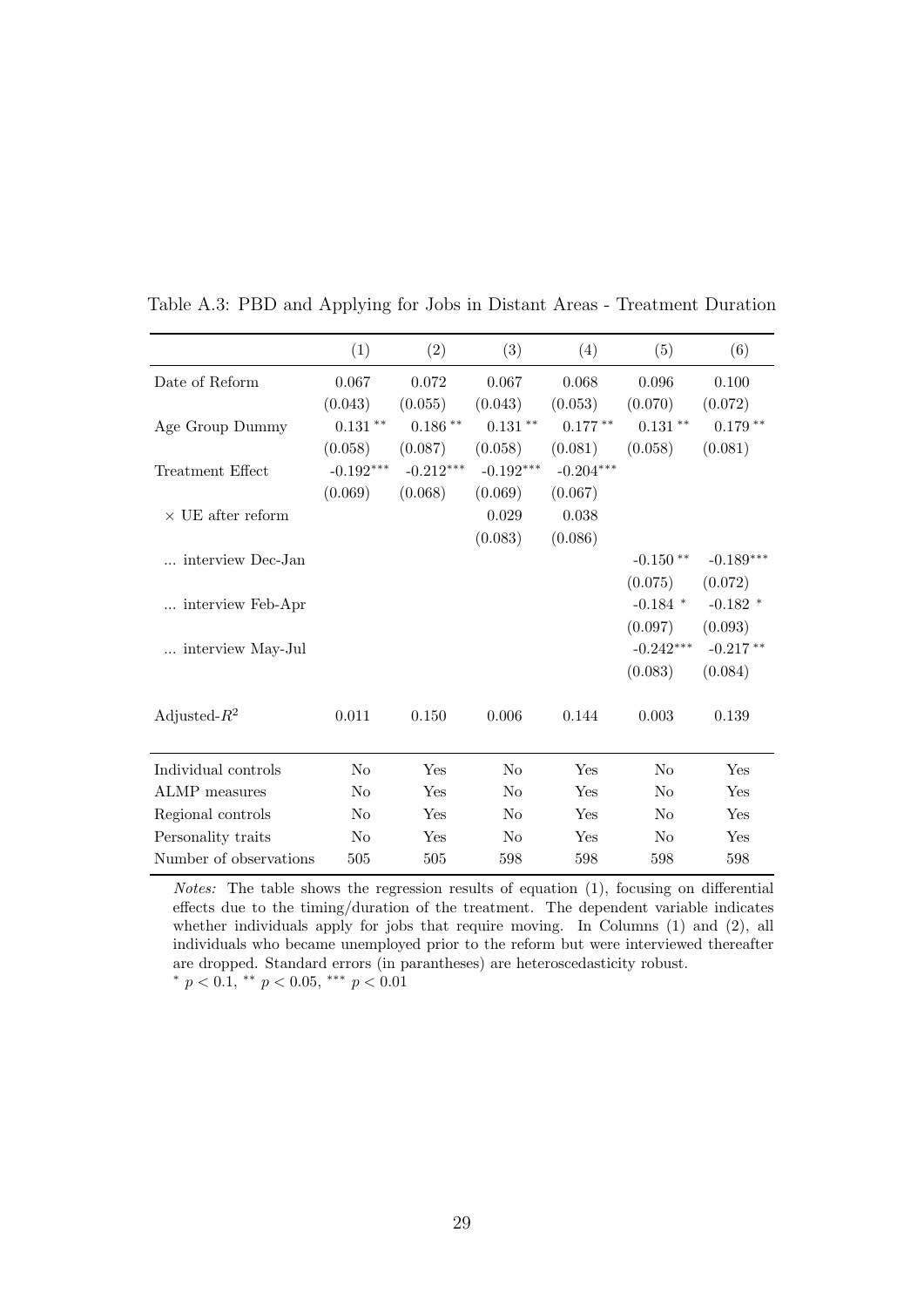<span id="page-30-0"></span>

|                        |                | Job applications  |            | Distant applications |          | Reservation wage |
|------------------------|----------------|-------------------|------------|----------------------|----------|------------------|
|                        | (1)            | $\left( 2\right)$ | (3)        | (4)                  | (5)      | (6)              |
| Date of Reform         | 4.291          | $7.213***$        | 0.070      | 0.051                | $-0.026$ | $-0.023$         |
|                        | (2.626)        | (2.611)           | (0.044)    | (0.046)              | (0.069)  | (0.039)          |
| Age Group Dummy        | $9.364***$     | 4.339             | $0.150**$  | $0.172*$             | 0.026    | 0.048            |
|                        | (3.467)        | (5.298)           | (0.068)    | (0.091)              | (0.093)  | (0.059)          |
| Treatment Effect       | $-10.399**$    | $-7.996$ *        | $-0.191**$ | $-0.177**$           | $-0.029$ | $-0.025$         |
|                        | (4.311)        | (4.191)           | (0.075)    | (0.075)              | (0.103)  | (0.054)          |
| Adjusted- $R^2$        | 0.001          | 0.146             | 0.007      | 0.141                | $-0.004$ | 0.711            |
| Individual controls    | No             | Yes               | No         | Yes                  | No       | Yes              |
| ALMP measures          | No             | Yes               | No         | Yes                  | No       | Yes              |
| Regional controls      | N <sub>o</sub> | Yes               | No         | Yes                  | $\rm No$ | Yes              |
| Personality traits     | No             | Yes               | No         | Yes                  | No       | Yes              |
| Number of observations | 598            | 598               | 598        | 598                  | 559      | 559              |

Table A.4: PBD and Job Search - Salience of reform

Notes: The table shows the regression results of equation (1) when defining treatment and control groups by November 12 2007. Standard errors (in parantheses) are heteroscedasticity robust.

\*  $p < 0.1$ , \*\*  $p < 0.05$ , \*\*\*  $p < 0.01$ 

<span id="page-30-1"></span>

|                        |                | Job applications  |                | Distant applications |                | Reservation wage |
|------------------------|----------------|-------------------|----------------|----------------------|----------------|------------------|
|                        | (1)            | $\left( 2\right)$ | (3)            | (4)                  | (5)            | (6)              |
| Date of Reform         | 8.148          | $13.306*$         | 0.095          | $0.205**$            | $-0.034$       | 0.006            |
|                        | (6.112)        | (7.046)           | (0.069)        | (0.089)              | (0.101)        | (0.075)          |
| Age Group Dummy        | 3.206          | 3.888             | 0.063          | $0.335**$            | $-0.066$       | 0.012            |
|                        | (2.557)        | (7.978)           | (0.088)        | (0.134)              | (0.141)        | (0.111)          |
| Treatment Effect       | $-10.714$      | $-19.745*$        | $-0.206**$     | $-0.260**$           | 0.097          | 0.008            |
|                        | (6.587)        | (10.082)          | (0.102)        | (0.110)              | (0.160)        | (0.108)          |
| Adjusted- $R^2$        | $-0.002$       | 0.331             | 0.024          | 0.136                | $-0.014$       | 0.610            |
| Individual controls    | N <sub>o</sub> | Yes               | N <sub>o</sub> | Yes                  | N <sub>o</sub> | Yes              |
| ALMP measures          | N <sub>0</sub> | Yes               | N <sub>o</sub> | Yes                  | No             | Yes              |
| Regional controls      | No             | Yes               | N <sub>o</sub> | <b>Yes</b>           | No             | Yes              |
| Personality traits     | No             | Yes               | N <sub>0</sub> | <b>Yes</b>           | No             | Yes              |
| Number of observations | 200            | <b>200</b>        | 200            | <b>200</b>           | 190            | 190              |

Notes: The table shows the regression results of equation (1) when reducing the scope of strategic firm behavior. Standard errors (in parantheses) are heteroscedasticity robust.  $^*$   $p$   $<$   $0.1,$   $^{\ast\ast}$   $p$   $<$   $0.05,$   $^{\ast\ast\ast}$   $p$   $<$   $0.01$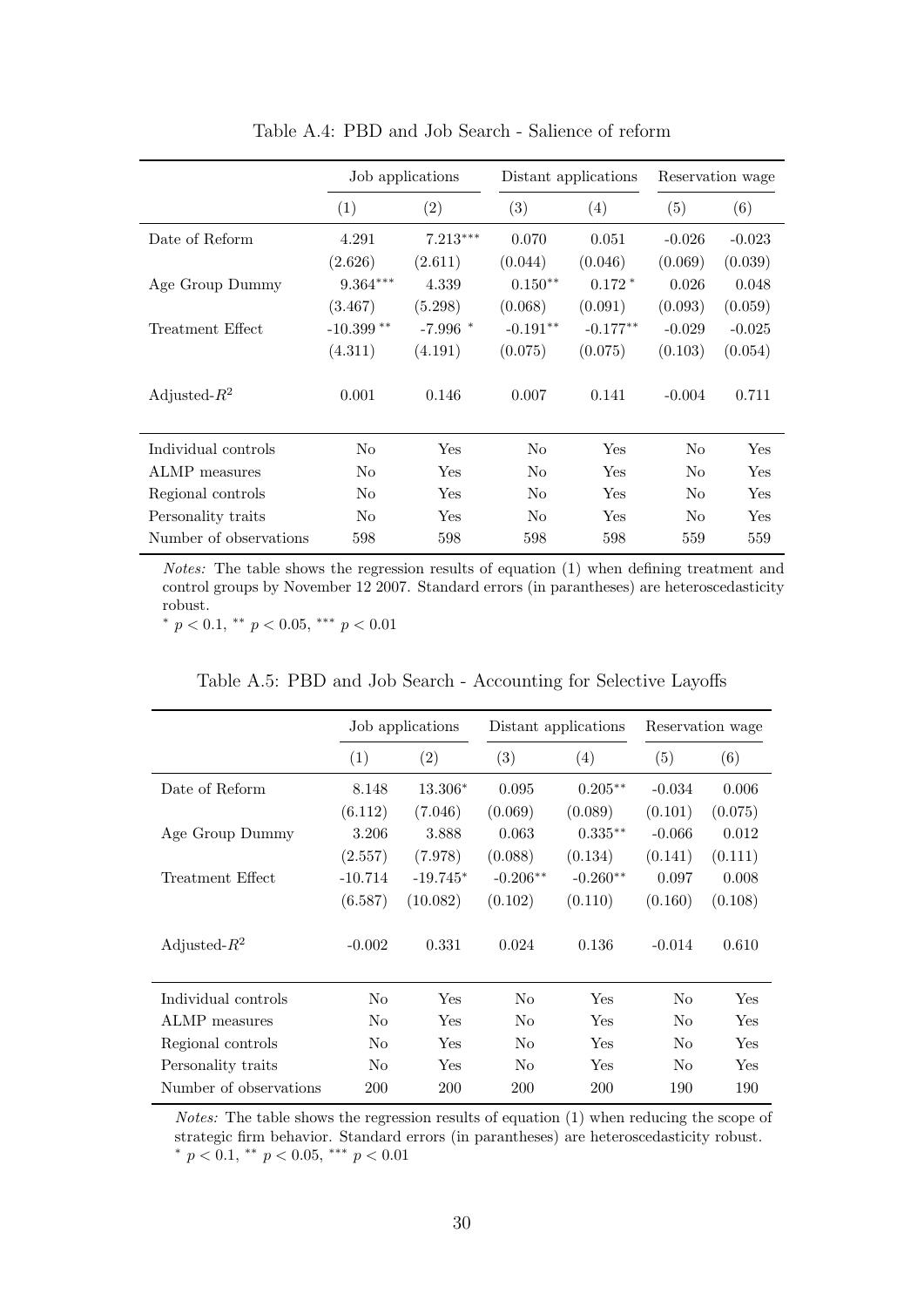<span id="page-31-0"></span>

|                        |          | Job applications     | Distant applications |          |          | Reservation wage     |
|------------------------|----------|----------------------|----------------------|----------|----------|----------------------|
|                        | (1)      | (2)                  | (3)                  | (4)      | (5)      | (6)                  |
| Date of Reform         | $-0.880$ | 1.205                | 0.057                | 0.053    | $-0.044$ | $-0.052$             |
|                        | (2.354)  | (2.230)              | (0.045)              | (0.044)  | (0.058)  | (0.041)              |
| Age Group Dummy        | $-1.303$ | $-5.634$             | $-0.026$             | $-0.066$ | $-0.014$ | $-0.012$             |
|                        | (2.646)  | (4.000)              | (0.049)              | (0.068)  | (0.072)  | (0.053)              |
| Pseudo Treatment       | 3.621    | 4.597                | 0.009                | 0.025    | 0.018    | 0.047                |
|                        | (3.129)  | (3.193)              | (0.061)              | (0.058)  | (0.085)  | (0.048)              |
| Adjusted- $R^2$        | $-0.001$ | 0.113                | 0.002                | 0.140    | $-0.004$ | 0.716                |
| Individual controls    | No       | $\operatorname{Yes}$ | No                   | Yes      | No       | $\operatorname{Yes}$ |
| ALMP measures          | No       | Yes                  | No                   | Yes      | No       | $_{\rm Yes}$         |
| Regional controls      | No       | <b>Yes</b>           | N <sub>0</sub>       | Yes      | No       | <b>Yes</b>           |
| Personality traits     | No       | Yes                  | No                   | Yes      | No       | $\operatorname{Yes}$ |
| Number of observations | 639      | 639                  | 639                  | 639      | 595      | 595                  |

Table A.6: PBD and Job Search - Pseudo Treatment Effects

Notes: The table shows the regression results of equation (1) when focusing on two groups of workers that were unaffected by the reform. Standard errors (in parantheses) are heteroscedasticity robust. \* $p < 0.1,$ \*\* $p < 0.05,$ \*\*\* $p < 0.01$